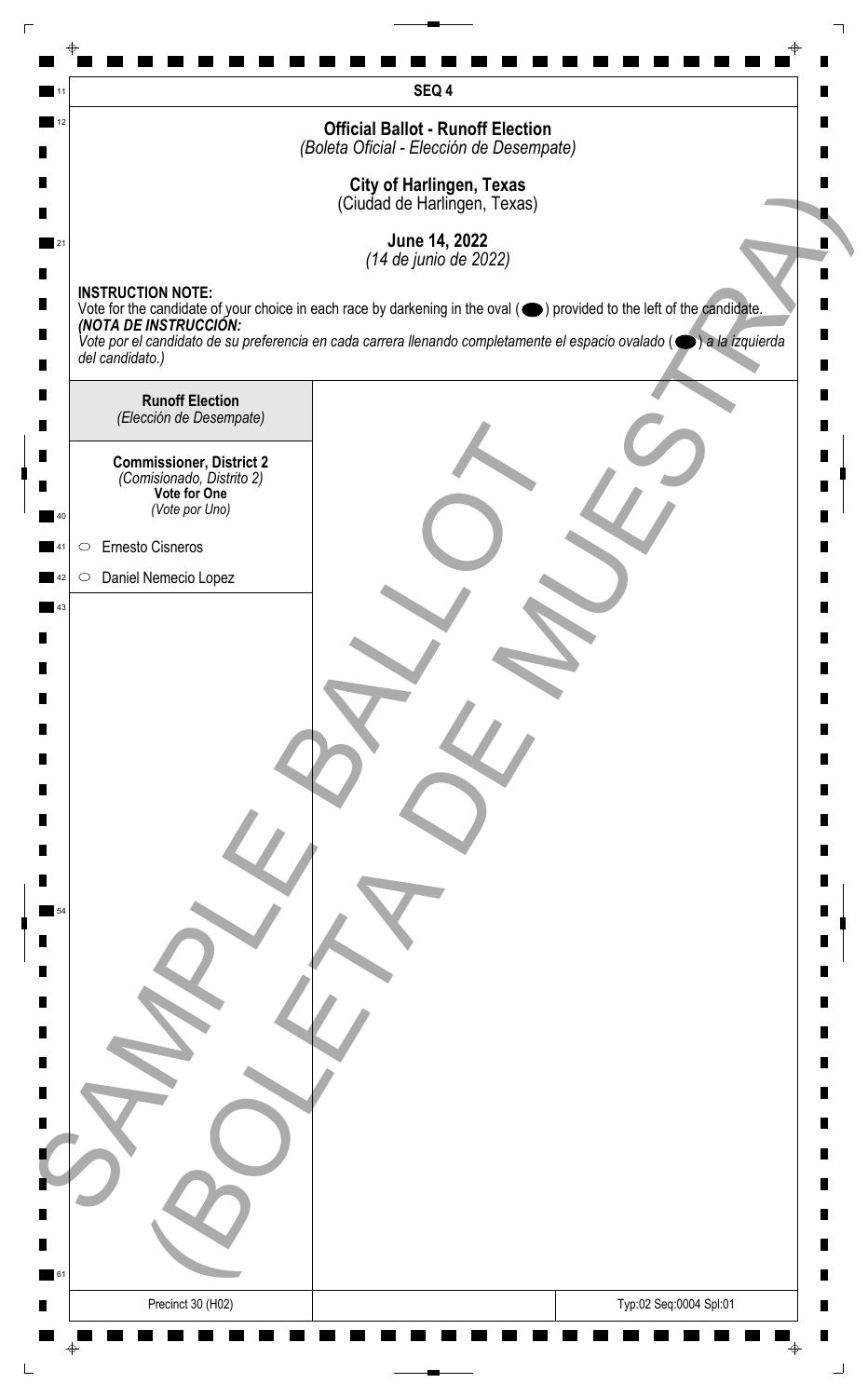| $\Gamma$                         |                                             |                |
|----------------------------------|---------------------------------------------|----------------|
| $\blacksquare$                   | $\Phi$                                      |                |
| $\blacksquare$                   |                                             | Ш              |
| $\blacksquare$                   |                                             | П              |
| $\blacksquare$<br>$\blacksquare$ |                                             |                |
| $\blacksquare$                   |                                             |                |
| $\blacksquare$                   |                                             |                |
| $\blacksquare$                   |                                             |                |
| $\blacksquare$<br>$\blacksquare$ |                                             |                |
| $\blacksquare$                   |                                             | П              |
| $\blacksquare$                   |                                             | П              |
| $\blacksquare$                   |                                             |                |
| $\blacksquare$<br>$\blacksquare$ |                                             | Ш<br>П         |
| $\blacksquare$                   |                                             | П              |
| $\blacksquare$                   |                                             |                |
| $\blacksquare$                   |                                             |                |
| $\blacksquare$                   |                                             | П              |
| $\blacksquare$                   |                                             | Ш              |
| $\Box$                           |                                             | Ш              |
| $\blacksquare$                   |                                             | Ш              |
| $\blacksquare$<br>$\blacksquare$ |                                             | Ш<br>Ш         |
| $\blacksquare$                   |                                             | Ш              |
| $\blacksquare$                   |                                             |                |
| $\blacksquare$<br>$\blacksquare$ |                                             | П<br>Ш         |
| $\blacksquare$                   |                                             | Ш              |
| $\blacksquare$                   |                                             |                |
| $\blacksquare$                   |                                             | Ш              |
| $\blacksquare$                   |                                             | п<br>Ш         |
| $\blacksquare$                   |                                             | Ш              |
|                                  |                                             |                |
| $\blacksquare$<br>٠              |                                             | Ш<br>П         |
| ш                                |                                             | ш              |
| $\Box$                           |                                             | п              |
| $\blacksquare$                   |                                             | $\blacksquare$ |
| $\blacksquare$<br>$\blacksquare$ | Typ:02 Seq:0004 Spl:01<br>Precinct 30 (H02) | Ш<br>П         |
|                                  | $\bar{\mathrm{+}}$<br>$\bigoplus$<br>- 11   | ┙              |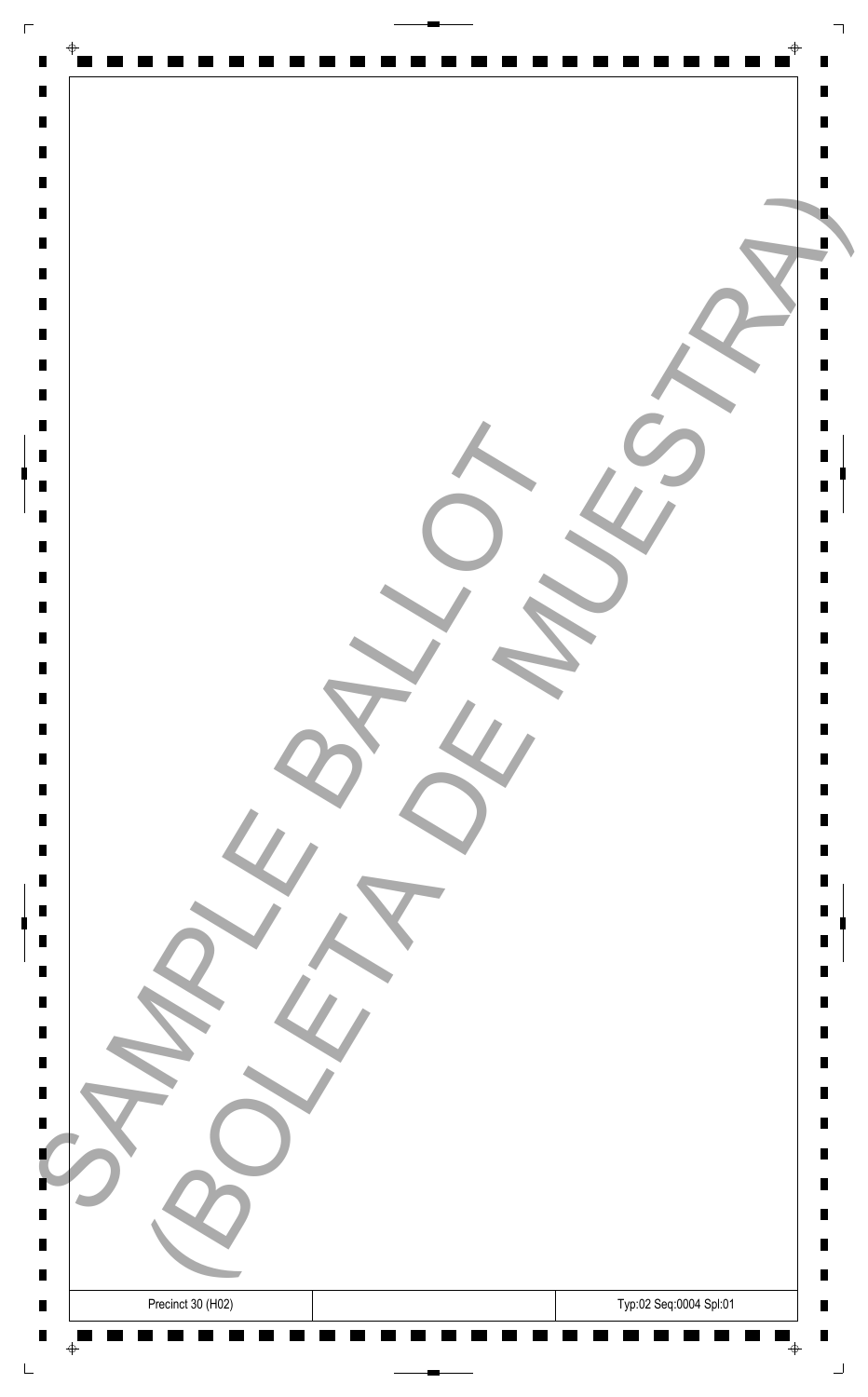|    | SEQ <sub>5</sub>                                                                                                                                           |   |
|----|------------------------------------------------------------------------------------------------------------------------------------------------------------|---|
| 12 | <b>Official Ballot - Runoff Election</b>                                                                                                                   |   |
|    | (Boleta Oficial - Elección de Desempate)                                                                                                                   |   |
|    | <b>City of Harlingen, Texas</b><br>(Ciudad de Harlingen, Texas)                                                                                            |   |
|    | June 14, 2022                                                                                                                                              |   |
|    | (14 de junio de 2022)<br><b>INSTRUCTION NOTE:</b>                                                                                                          |   |
|    | Vote for the candidate of your choice in each race by darkening in the oval ( $\bigcirc$ ) provided to the left of the candidate.<br>(NOTA DE INSTRUCCIÓN: |   |
|    | Vote por el candidato de su preferencia en cada carrera llenando completamente el espacio ovalado ( $\bigcirc$ ) a la izquierda<br>del candidato.)         |   |
|    | <b>Runoff Election</b>                                                                                                                                     |   |
|    | (Elección de Desempate)                                                                                                                                    |   |
|    | <b>Commissioner, District 2</b><br>(Comisionado, Distrito 2)                                                                                               |   |
|    | Vote for One<br>(Vote por Uno)                                                                                                                             |   |
|    | Ernesto Cisneros<br>$\bigcirc$                                                                                                                             |   |
|    | Daniel Nemecio Lopez<br>$\circ$                                                                                                                            |   |
|    |                                                                                                                                                            |   |
|    |                                                                                                                                                            |   |
|    |                                                                                                                                                            |   |
|    |                                                                                                                                                            |   |
|    |                                                                                                                                                            |   |
|    |                                                                                                                                                            |   |
|    |                                                                                                                                                            |   |
|    |                                                                                                                                                            |   |
|    |                                                                                                                                                            |   |
|    |                                                                                                                                                            |   |
|    |                                                                                                                                                            |   |
|    |                                                                                                                                                            |   |
|    |                                                                                                                                                            |   |
|    |                                                                                                                                                            |   |
|    |                                                                                                                                                            |   |
|    |                                                                                                                                                            |   |
|    |                                                                                                                                                            |   |
|    |                                                                                                                                                            |   |
| 61 |                                                                                                                                                            | п |
|    | Precinct 31 (H02)<br>Typ:02 Seq:0005 Spl:01                                                                                                                |   |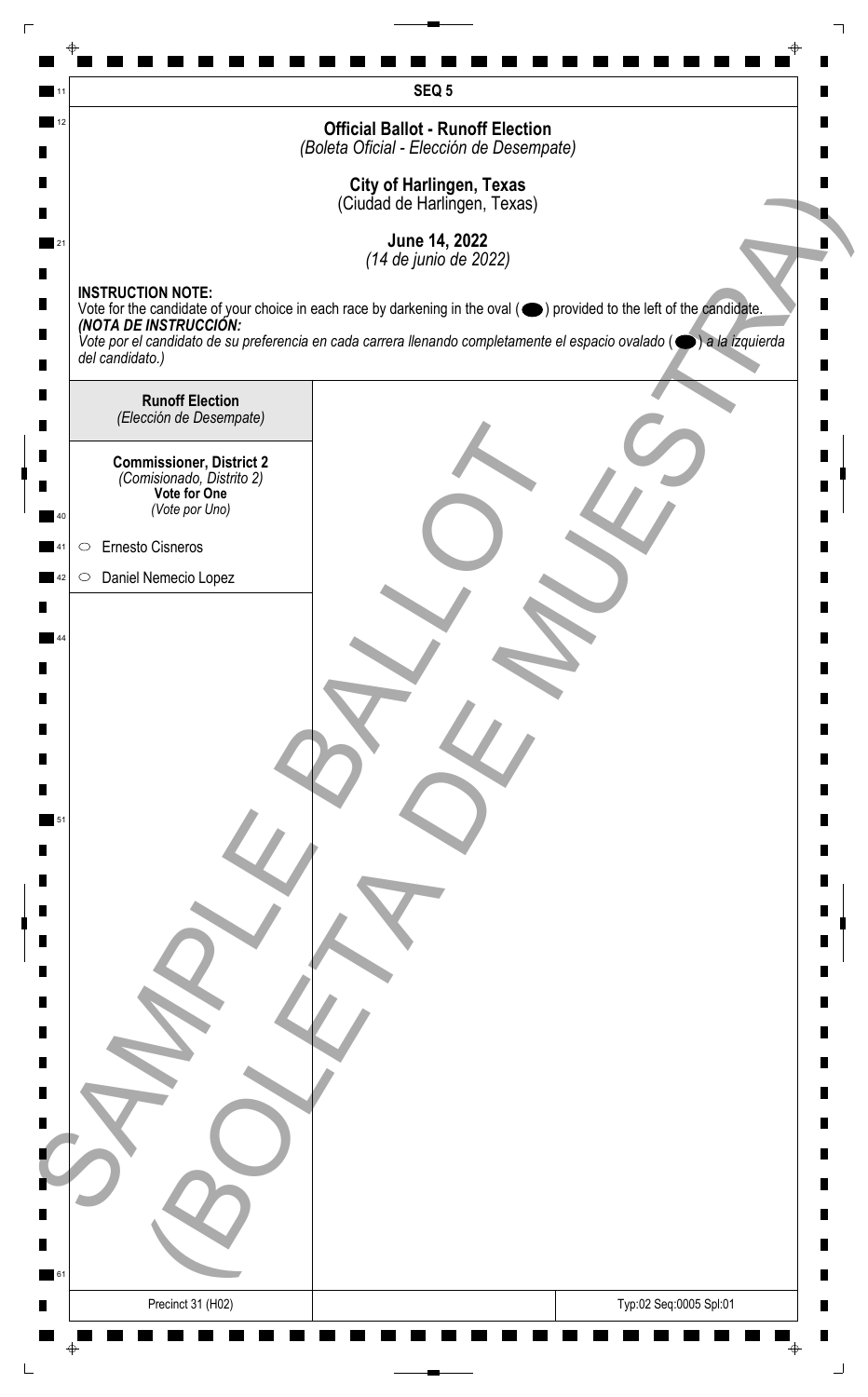| $\Gamma$                         |                                             |                |
|----------------------------------|---------------------------------------------|----------------|
| $\blacksquare$                   | $\Phi$                                      |                |
| $\blacksquare$                   |                                             | Ш              |
| $\blacksquare$                   |                                             | П              |
| $\blacksquare$                   |                                             |                |
| $\blacksquare$<br>$\blacksquare$ |                                             |                |
| $\blacksquare$                   |                                             |                |
| $\blacksquare$                   |                                             |                |
| $\blacksquare$                   |                                             |                |
| $\blacksquare$<br>$\blacksquare$ |                                             | П              |
| $\blacksquare$                   |                                             | П              |
| $\blacksquare$                   |                                             |                |
| $\blacksquare$                   |                                             | Ш              |
| $\blacksquare$<br>$\blacksquare$ |                                             | П<br>П         |
| $\blacksquare$                   |                                             |                |
| $\blacksquare$                   |                                             |                |
|                                  |                                             |                |
| $\blacksquare$<br>$\blacksquare$ |                                             | П<br>Ш         |
| $\Box$                           |                                             | Ш              |
| $\blacksquare$                   |                                             | Ш              |
| $\blacksquare$                   |                                             | Ш              |
| $\blacksquare$<br>$\blacksquare$ |                                             | Ш<br>Ш         |
| $\blacksquare$                   |                                             |                |
| $\blacksquare$                   |                                             | П              |
| $\blacksquare$                   |                                             | Ш              |
| $\blacksquare$<br>$\blacksquare$ |                                             | Ш              |
| $\blacksquare$                   |                                             | Ш              |
| $\blacksquare$                   |                                             | п              |
| $\blacksquare$                   |                                             | Ш<br>Ш         |
|                                  |                                             |                |
| $\blacksquare$                   |                                             | Ш              |
| ٠                                |                                             | П              |
| ш<br>$\blacksquare$              |                                             | ш<br>п         |
| $\blacksquare$                   |                                             | $\blacksquare$ |
| $\blacksquare$                   | Typ:02 Seq:0005 Spl:01<br>Precinct 31 (H02) | Ш              |
| $\blacksquare$                   | $\bar{\mathrm{+}}$<br>$\bigoplus$           | П              |
|                                  |                                             | ┙              |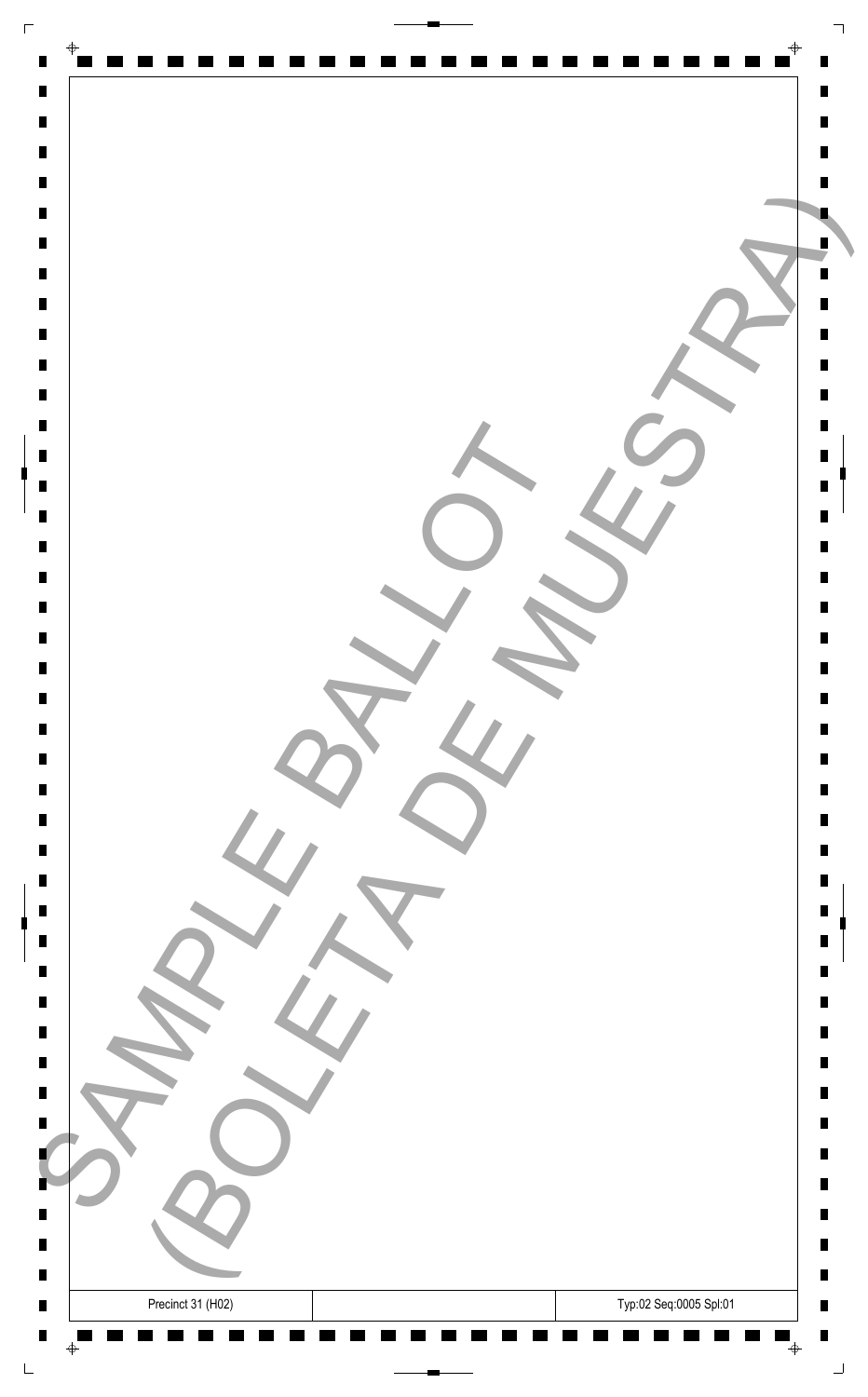| SEQ <sub>7</sub><br>12                                                                                                                                                                                                                                                                             |   |
|----------------------------------------------------------------------------------------------------------------------------------------------------------------------------------------------------------------------------------------------------------------------------------------------------|---|
|                                                                                                                                                                                                                                                                                                    |   |
|                                                                                                                                                                                                                                                                                                    |   |
| <b>Official Ballot - Runoff Election</b><br>(Boleta Oficial - Elección de Desempate)                                                                                                                                                                                                               |   |
|                                                                                                                                                                                                                                                                                                    |   |
| <b>City of Harlingen, Texas</b><br>(Ciudad de Harlingen, Texas)                                                                                                                                                                                                                                    |   |
| June 14, 2022                                                                                                                                                                                                                                                                                      |   |
| (14 de junio de 2022)                                                                                                                                                                                                                                                                              |   |
| <b>INSTRUCTION NOTE:</b><br>п                                                                                                                                                                                                                                                                      |   |
| Vote for the candidate of your choice in each race by darkening in the oval ( $\bigcirc$ ) provided to the left of the candidate.<br>(NOTA DE INSTRUCCIÓN:<br>п<br>Vote por el candidato de su preferencia en cada carrera llenando completamente el espacio ovalado ( $\bigcirc$ ) a la izquierda |   |
| del candidato.)                                                                                                                                                                                                                                                                                    |   |
| П<br><b>Runoff Election</b>                                                                                                                                                                                                                                                                        |   |
| (Elección de Desempate)<br>П                                                                                                                                                                                                                                                                       |   |
| п<br><b>Commissioner, District 2</b><br>(Comisionado, Distrito 2)                                                                                                                                                                                                                                  |   |
| Vote for One<br>(Vote por Uno)                                                                                                                                                                                                                                                                     |   |
| Ernesto Cisneros<br>$\bigcirc$                                                                                                                                                                                                                                                                     |   |
| Daniel Nemecio Lopez<br>$\circ$                                                                                                                                                                                                                                                                    |   |
|                                                                                                                                                                                                                                                                                                    |   |
|                                                                                                                                                                                                                                                                                                    |   |
|                                                                                                                                                                                                                                                                                                    |   |
| П                                                                                                                                                                                                                                                                                                  |   |
| П                                                                                                                                                                                                                                                                                                  |   |
|                                                                                                                                                                                                                                                                                                    |   |
| П                                                                                                                                                                                                                                                                                                  |   |
| Ш                                                                                                                                                                                                                                                                                                  |   |
| L.<br>53                                                                                                                                                                                                                                                                                           |   |
|                                                                                                                                                                                                                                                                                                    |   |
| п                                                                                                                                                                                                                                                                                                  |   |
| П                                                                                                                                                                                                                                                                                                  |   |
| п                                                                                                                                                                                                                                                                                                  |   |
|                                                                                                                                                                                                                                                                                                    |   |
| П                                                                                                                                                                                                                                                                                                  |   |
| П                                                                                                                                                                                                                                                                                                  |   |
|                                                                                                                                                                                                                                                                                                    |   |
|                                                                                                                                                                                                                                                                                                    |   |
|                                                                                                                                                                                                                                                                                                    |   |
|                                                                                                                                                                                                                                                                                                    |   |
|                                                                                                                                                                                                                                                                                                    |   |
| 61                                                                                                                                                                                                                                                                                                 | ш |
| Precinct Part 32 (H02)<br>Typ:02 Seq:0007 Spl:01                                                                                                                                                                                                                                                   |   |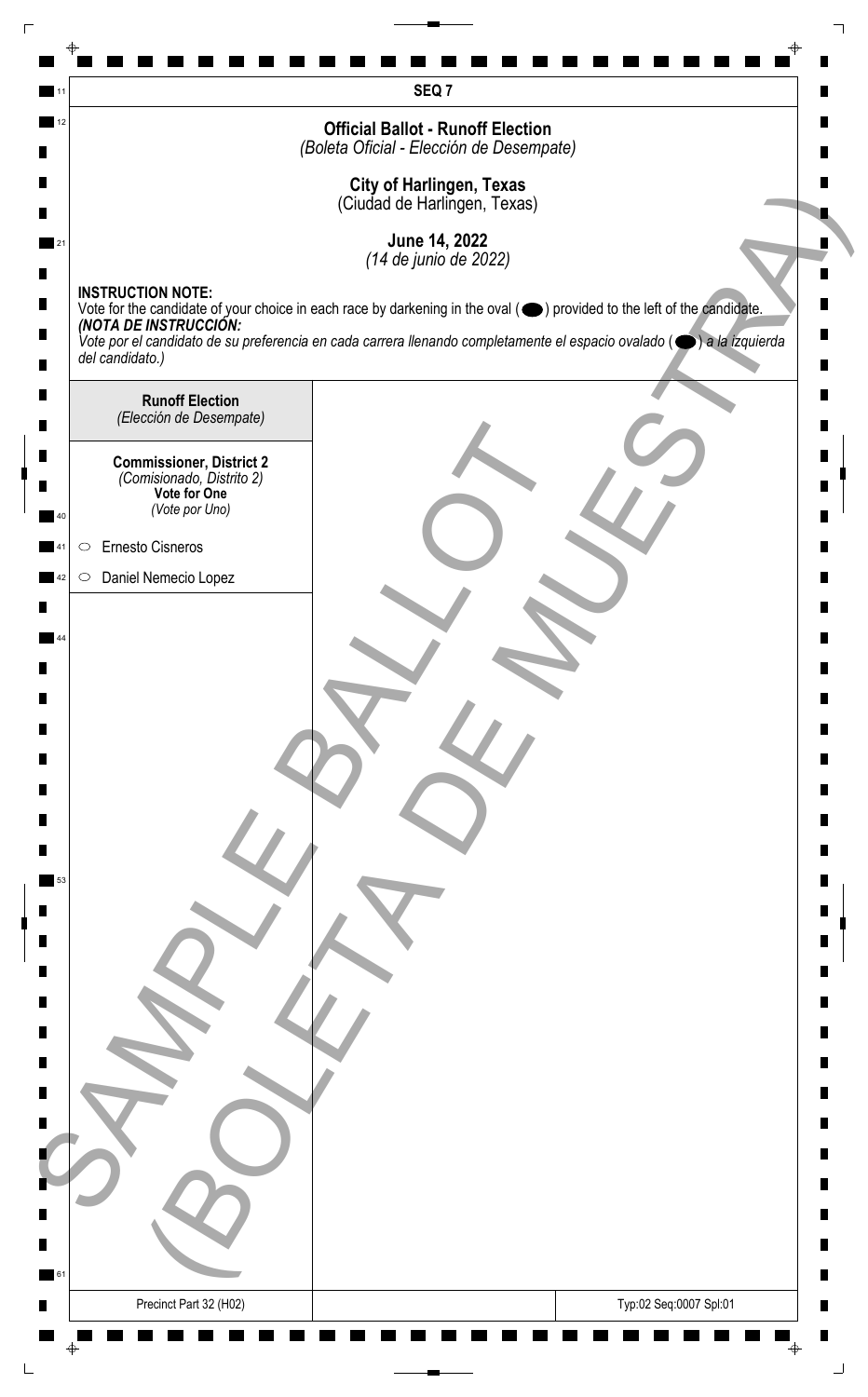| $\Gamma$                         |                                                  |        |
|----------------------------------|--------------------------------------------------|--------|
| $\blacksquare$                   | $\Phi$                                           |        |
| $\blacksquare$                   |                                                  | Ш      |
| $\blacksquare$                   |                                                  | П      |
| $\blacksquare$<br>$\blacksquare$ |                                                  |        |
| $\blacksquare$                   |                                                  |        |
| $\blacksquare$                   |                                                  |        |
| $\blacksquare$                   |                                                  |        |
| $\blacksquare$<br>$\blacksquare$ |                                                  |        |
| $\blacksquare$                   |                                                  | П      |
| $\blacksquare$                   |                                                  | П      |
| $\blacksquare$<br>$\blacksquare$ |                                                  |        |
| $\blacksquare$                   |                                                  | Ш<br>П |
| $\blacksquare$                   |                                                  | П      |
| $\blacksquare$                   |                                                  |        |
| $\blacksquare$                   |                                                  |        |
| $\blacksquare$                   |                                                  | П      |
| $\blacksquare$                   |                                                  | Ш      |
| $\Box$<br>$\blacksquare$         |                                                  | Ш<br>Ш |
| $\blacksquare$                   |                                                  | Ш      |
| $\blacksquare$                   |                                                  | Ш      |
| $\blacksquare$<br>$\blacksquare$ |                                                  | Ш      |
| $\blacksquare$                   |                                                  | П      |
| $\blacksquare$                   |                                                  | Ш      |
| $\blacksquare$                   |                                                  | Ш      |
| $\blacksquare$<br>$\blacksquare$ |                                                  | Ш      |
| $\blacksquare$                   |                                                  | п      |
|                                  |                                                  | Ш      |
| $\blacksquare$                   |                                                  | Ш      |
| $\blacksquare$                   |                                                  | Ш      |
| ٠                                |                                                  | П      |
| Ц                                |                                                  | ш      |
| н<br>$\blacksquare$              |                                                  | ш<br>П |
| п                                | Typ:02 Seq:0007 Spl:01<br>Precinct Part 32 (H02) | Ш      |
| $\blacksquare$                   | $\bar{\mathrm{+}}$<br>$\bigoplus$                | П      |
|                                  | - -                                              | ┙      |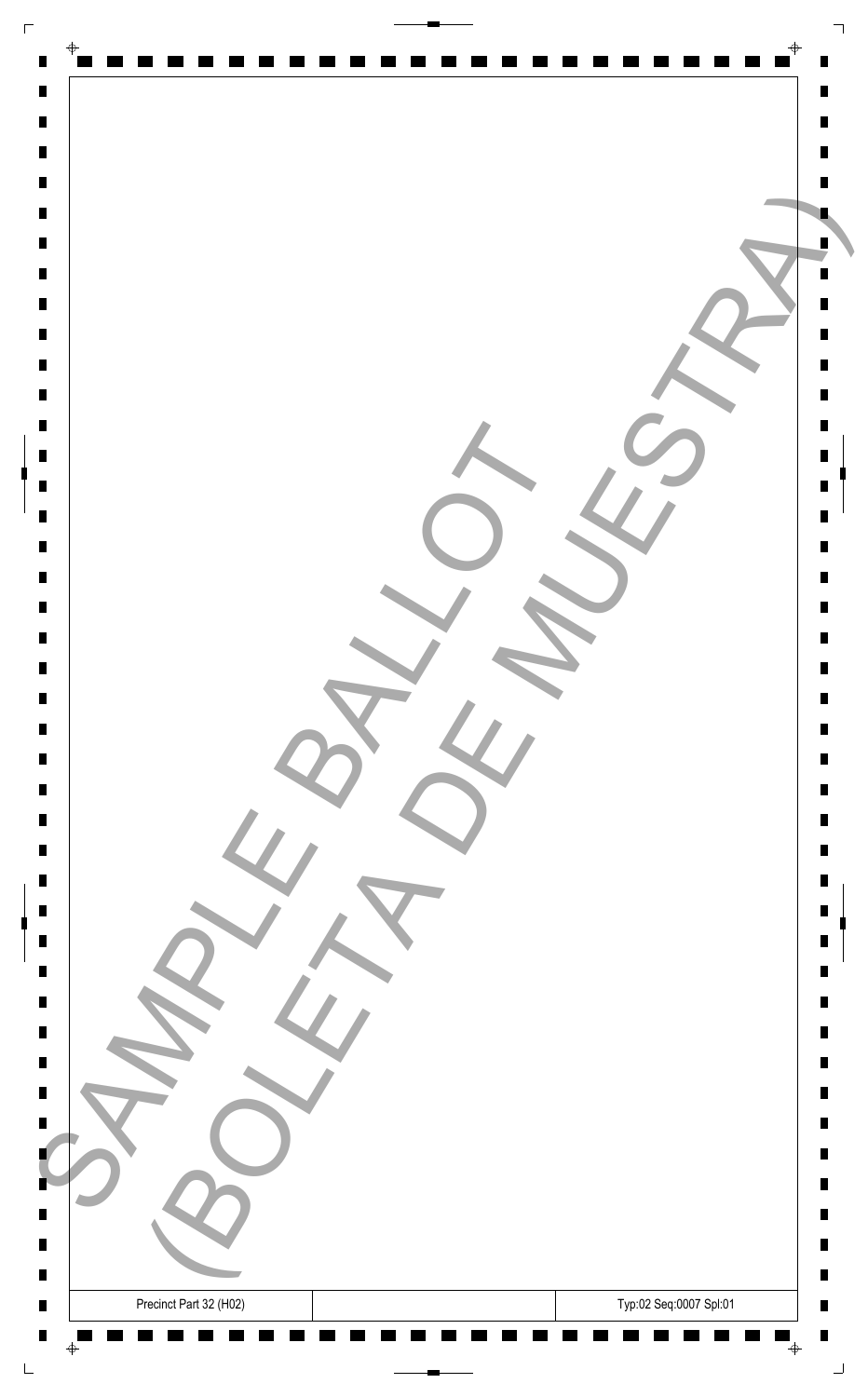|               |                                                                              | SEQ 8                                                                                                                                                                                                                                                                                        |
|---------------|------------------------------------------------------------------------------|----------------------------------------------------------------------------------------------------------------------------------------------------------------------------------------------------------------------------------------------------------------------------------------------|
| 12            |                                                                              | <b>Official Ballot - Runoff Election</b>                                                                                                                                                                                                                                                     |
|               |                                                                              | (Boleta Oficial - Elección de Desempate)                                                                                                                                                                                                                                                     |
|               |                                                                              | <b>City of Harlingen, Texas</b><br>(Ciudad de Harlingen, Texas)                                                                                                                                                                                                                              |
| 21            |                                                                              | June 14, 2022                                                                                                                                                                                                                                                                                |
|               |                                                                              | (14 de junio de 2022)                                                                                                                                                                                                                                                                        |
|               | <b>INSTRUCTION NOTE:</b>                                                     |                                                                                                                                                                                                                                                                                              |
|               |                                                                              | Vote for the candidate of your choice in each race by darkening in the oval ( ightarrow ) provided to the left of the candidate.<br>(NOTA DE INSTRUCCIÓN:<br>Vote por el candidato de su preferencia en cada carrera llenando completamente el espacio ovalado ( $\bigcirc$ ) a la izquierda |
|               | del candidato.)                                                              |                                                                                                                                                                                                                                                                                              |
|               | <b>Runoff Election</b>                                                       |                                                                                                                                                                                                                                                                                              |
|               | (Elección de Desempate)                                                      |                                                                                                                                                                                                                                                                                              |
|               | <b>Commissioner, District 2</b><br>(Comisionado, Distrito 2)<br>Vote for One |                                                                                                                                                                                                                                                                                              |
| 40            | (Vote por Uno)                                                               |                                                                                                                                                                                                                                                                                              |
| $\bigcirc$    | Ernesto Cisneros                                                             |                                                                                                                                                                                                                                                                                              |
| 42<br>$\circ$ | Daniel Nemecio Lopez                                                         |                                                                                                                                                                                                                                                                                              |
|               |                                                                              |                                                                                                                                                                                                                                                                                              |
|               |                                                                              |                                                                                                                                                                                                                                                                                              |
|               |                                                                              |                                                                                                                                                                                                                                                                                              |
|               |                                                                              |                                                                                                                                                                                                                                                                                              |
|               |                                                                              |                                                                                                                                                                                                                                                                                              |
|               |                                                                              |                                                                                                                                                                                                                                                                                              |
|               |                                                                              |                                                                                                                                                                                                                                                                                              |
|               |                                                                              |                                                                                                                                                                                                                                                                                              |
|               |                                                                              |                                                                                                                                                                                                                                                                                              |
|               |                                                                              |                                                                                                                                                                                                                                                                                              |
|               |                                                                              |                                                                                                                                                                                                                                                                                              |
|               |                                                                              |                                                                                                                                                                                                                                                                                              |
|               |                                                                              |                                                                                                                                                                                                                                                                                              |
|               |                                                                              |                                                                                                                                                                                                                                                                                              |
|               |                                                                              |                                                                                                                                                                                                                                                                                              |
|               |                                                                              |                                                                                                                                                                                                                                                                                              |
|               |                                                                              |                                                                                                                                                                                                                                                                                              |
|               |                                                                              |                                                                                                                                                                                                                                                                                              |
|               |                                                                              |                                                                                                                                                                                                                                                                                              |
|               |                                                                              |                                                                                                                                                                                                                                                                                              |
| 61            |                                                                              |                                                                                                                                                                                                                                                                                              |
|               | Precinct 33 (H02)                                                            | Typ:02 Seq:0008 Spl:01                                                                                                                                                                                                                                                                       |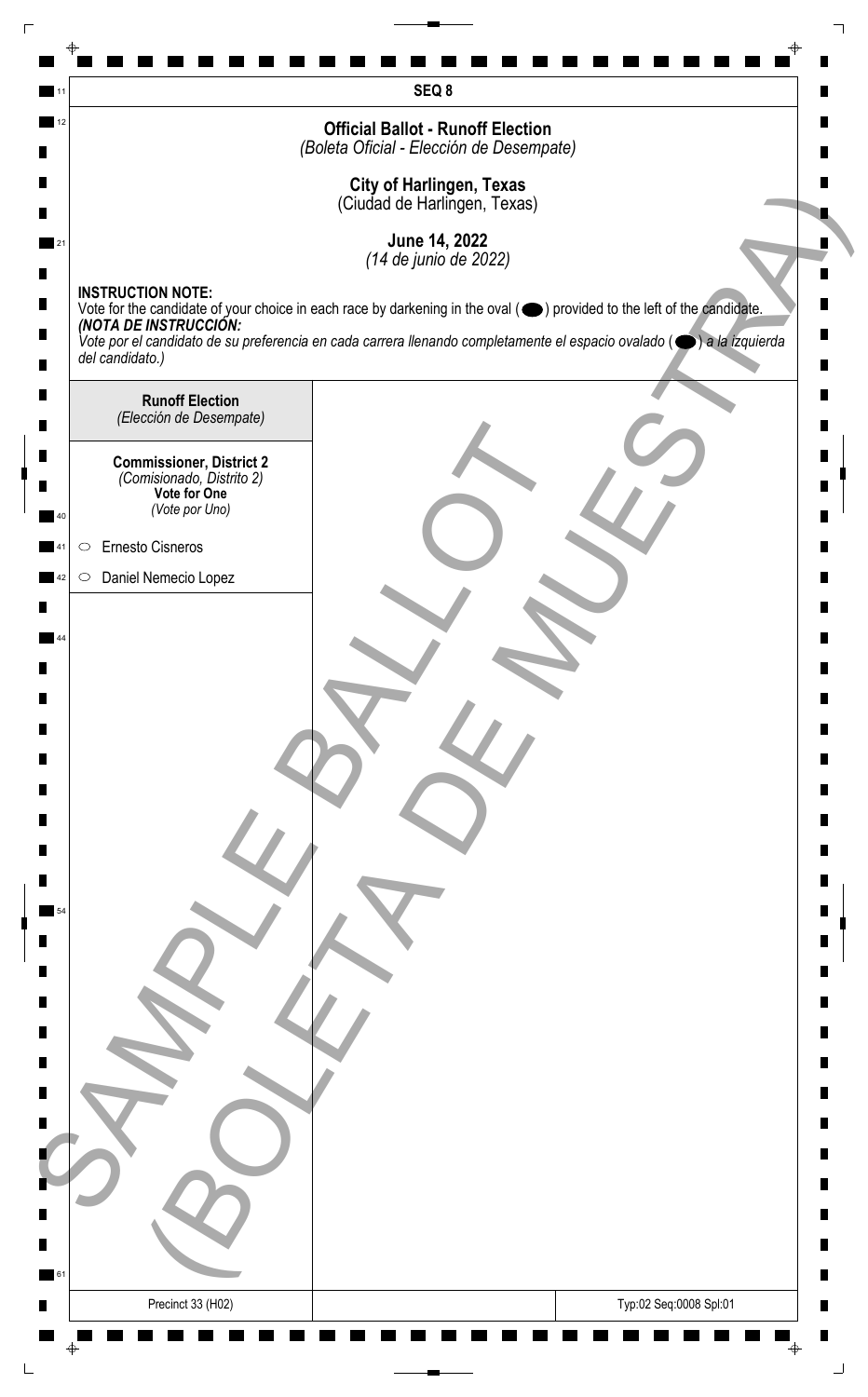| $\Gamma$                         |                                             |                |
|----------------------------------|---------------------------------------------|----------------|
| $\blacksquare$                   | $\Phi$                                      |                |
| $\blacksquare$                   |                                             | Ш              |
| $\blacksquare$                   |                                             | П              |
| $\blacksquare$                   |                                             |                |
| $\blacksquare$<br>$\blacksquare$ |                                             |                |
| $\blacksquare$                   |                                             |                |
| $\blacksquare$                   |                                             |                |
| $\blacksquare$                   |                                             |                |
| $\blacksquare$<br>$\blacksquare$ |                                             | П              |
| $\blacksquare$                   |                                             | П              |
| $\blacksquare$                   |                                             |                |
| $\blacksquare$                   |                                             | Ш              |
| $\blacksquare$<br>$\blacksquare$ |                                             | П<br>П         |
| $\blacksquare$                   |                                             |                |
| $\blacksquare$                   |                                             |                |
|                                  |                                             |                |
| $\blacksquare$<br>$\blacksquare$ |                                             | П<br>Ш         |
| $\Box$                           |                                             | Ш              |
| $\blacksquare$                   |                                             | Ш              |
| $\blacksquare$<br>$\blacksquare$ |                                             | Ш<br>Ш         |
| $\blacksquare$                   |                                             | Ш              |
| $\blacksquare$                   |                                             |                |
| $\blacksquare$                   |                                             | П              |
| $\blacksquare$<br>$\blacksquare$ |                                             | Ш<br>Ш         |
| $\blacksquare$                   |                                             |                |
| $\blacksquare$                   |                                             | Ш              |
| $\blacksquare$                   |                                             | п              |
| $\blacksquare$                   |                                             | Ш<br>Ш         |
|                                  |                                             |                |
| $\blacksquare$                   |                                             | Ш              |
| ٠                                |                                             | П              |
| ш<br>$\Box$                      |                                             | ш<br>п         |
| $\blacksquare$                   |                                             | $\blacksquare$ |
| $\blacksquare$                   | Typ:02 Seq:0008 Spl:01<br>Precinct 33 (H02) | Ш              |
| $\blacksquare$                   | ╺<br>$\bigoplus$                            | П<br>┙         |
|                                  |                                             |                |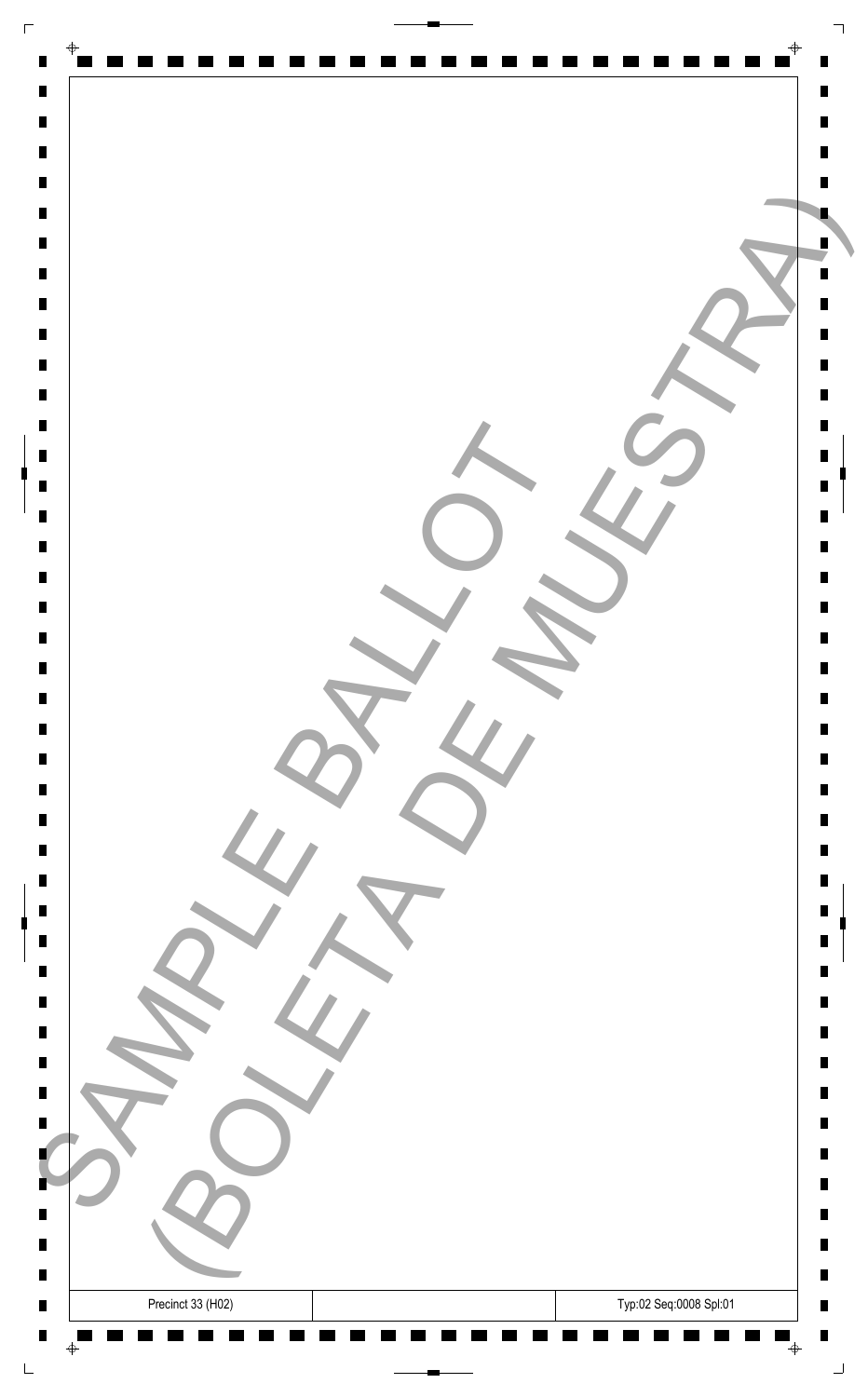| 12      |                                                   | <b>SEQ 10</b>                                                                                                                                             |
|---------|---------------------------------------------------|-----------------------------------------------------------------------------------------------------------------------------------------------------------|
|         |                                                   | <b>Official Ballot - Runoff Election</b><br>(Boleta Oficial - Elección de Desempate)                                                                      |
|         |                                                   |                                                                                                                                                           |
|         |                                                   | <b>City of Harlingen, Texas</b><br>(Ciudad de Harlingen, Texas)                                                                                           |
|         |                                                   | June 14, 2022                                                                                                                                             |
|         | <b>INSTRUCTION NOTE:</b>                          | (14 de junio de 2022)                                                                                                                                     |
|         |                                                   | Vote for the candidate of your choice in each race by darkening in the oval ( ightarrow ) provided to the left of the candidate.<br>(NOTA DE INSTRUCCIÓN: |
|         | del candidato.)                                   | Vote por el candidato de su preferencia en cada carrera llenando completamente el espacio ovalado ( $\bullet$ ) a la izquierda                            |
|         |                                                   |                                                                                                                                                           |
|         | <b>Runoff Election</b><br>(Elección de Desempate) |                                                                                                                                                           |
|         | <b>Commissioner, District 2</b>                   |                                                                                                                                                           |
|         | (Comisionado, Distrito 2)<br>Vote for One         |                                                                                                                                                           |
| 40      | (Vote por Uno)                                    |                                                                                                                                                           |
| $\circ$ | Ernesto Cisneros                                  |                                                                                                                                                           |
| $\circ$ | Daniel Nemecio Lopez                              |                                                                                                                                                           |
|         |                                                   |                                                                                                                                                           |
|         |                                                   |                                                                                                                                                           |
|         |                                                   |                                                                                                                                                           |
|         |                                                   |                                                                                                                                                           |
|         |                                                   |                                                                                                                                                           |
|         |                                                   |                                                                                                                                                           |
|         |                                                   |                                                                                                                                                           |
|         |                                                   |                                                                                                                                                           |
|         |                                                   |                                                                                                                                                           |
|         |                                                   |                                                                                                                                                           |
|         |                                                   |                                                                                                                                                           |
|         |                                                   |                                                                                                                                                           |
|         |                                                   |                                                                                                                                                           |
|         |                                                   |                                                                                                                                                           |
|         |                                                   |                                                                                                                                                           |
|         |                                                   |                                                                                                                                                           |
|         |                                                   |                                                                                                                                                           |
|         |                                                   |                                                                                                                                                           |
|         |                                                   |                                                                                                                                                           |
| 61      |                                                   |                                                                                                                                                           |
|         | Precinct Part 34 (H02)                            | Typ:02 Seq:0010 Spl:01                                                                                                                                    |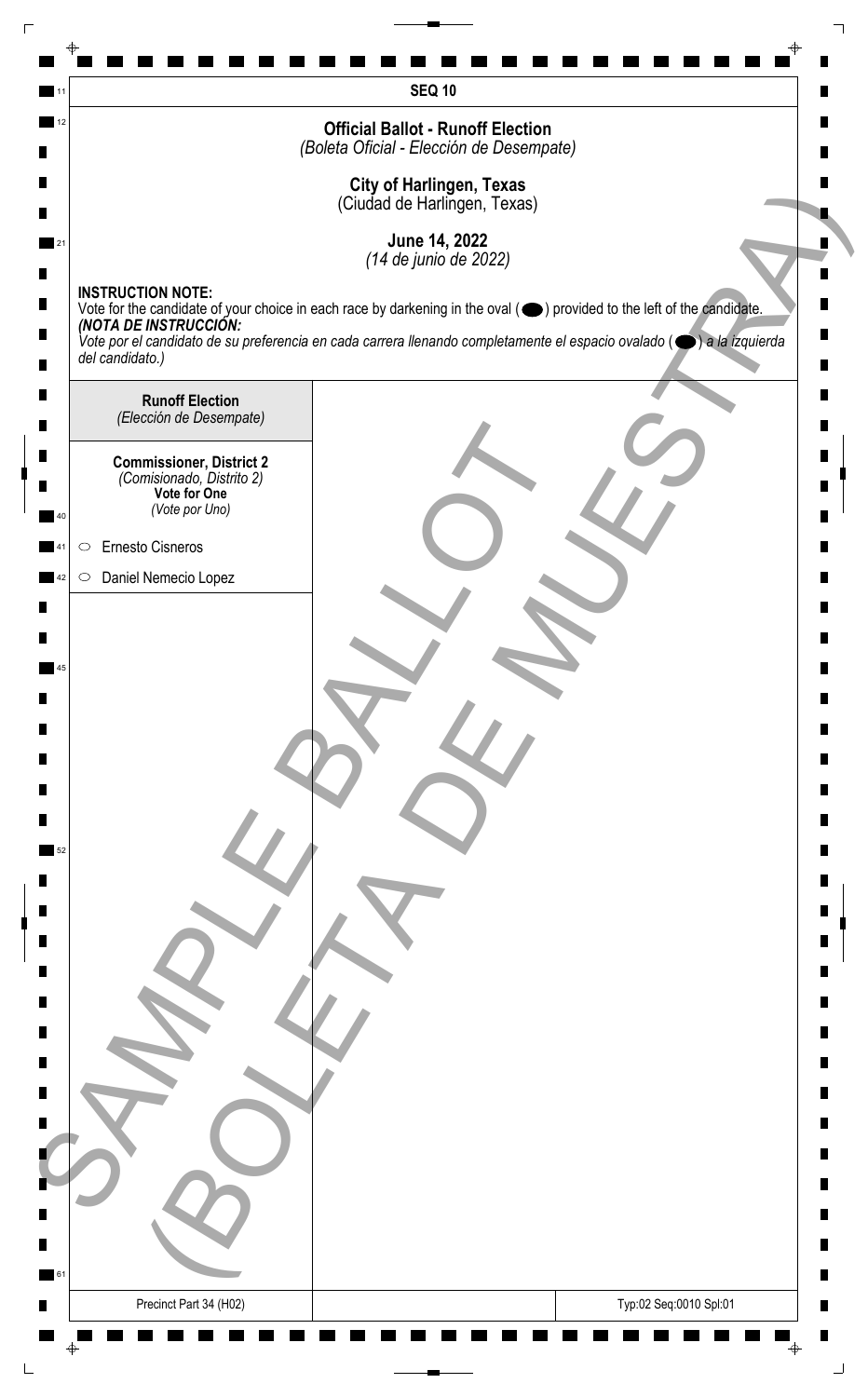| $\Gamma$                         |                                                  |        |
|----------------------------------|--------------------------------------------------|--------|
| $\blacksquare$                   | $\Phi$                                           |        |
| $\blacksquare$                   |                                                  | Ш      |
| $\blacksquare$<br>$\blacksquare$ |                                                  | П      |
| $\blacksquare$                   |                                                  |        |
| $\blacksquare$                   |                                                  |        |
| $\blacksquare$<br>$\blacksquare$ |                                                  |        |
| $\blacksquare$                   |                                                  |        |
| $\blacksquare$                   |                                                  |        |
| $\blacksquare$<br>$\blacksquare$ |                                                  | П<br>П |
| $\blacksquare$                   |                                                  |        |
| $\blacksquare$                   |                                                  | Ш      |
| $\blacksquare$<br>$\blacksquare$ |                                                  | П<br>П |
| $\blacksquare$                   |                                                  |        |
| $\blacksquare$                   |                                                  |        |
|                                  |                                                  | П      |
| $\blacksquare$                   |                                                  | Ш      |
| $\Box$<br>$\blacksquare$         |                                                  | Ш<br>Ш |
| $\blacksquare$                   |                                                  | Ш      |
| $\blacksquare$<br>$\blacksquare$ |                                                  | Ш<br>Ш |
| $\blacksquare$                   |                                                  |        |
| $\blacksquare$                   |                                                  | П      |
| $\blacksquare$<br>$\blacksquare$ |                                                  | Ш<br>Ш |
| $\blacksquare$                   |                                                  |        |
| $\blacksquare$<br>$\blacksquare$ |                                                  | Ш<br>п |
|                                  |                                                  | Ш      |
| $\blacksquare$                   |                                                  | Ш      |
| $\blacksquare$                   |                                                  | Ш      |
| ٠                                |                                                  | П      |
| Ц                                |                                                  | ш      |
| $\blacksquare$<br>$\blacksquare$ |                                                  | п<br>П |
| $\blacksquare$                   | Typ:02 Seq:0010 Spl:01<br>Precinct Part 34 (H02) | Ш      |
| $\blacksquare$                   | $\bar{\mathrm{+}}$<br>$\bigoplus$<br>- 10        | П<br>┙ |
|                                  |                                                  |        |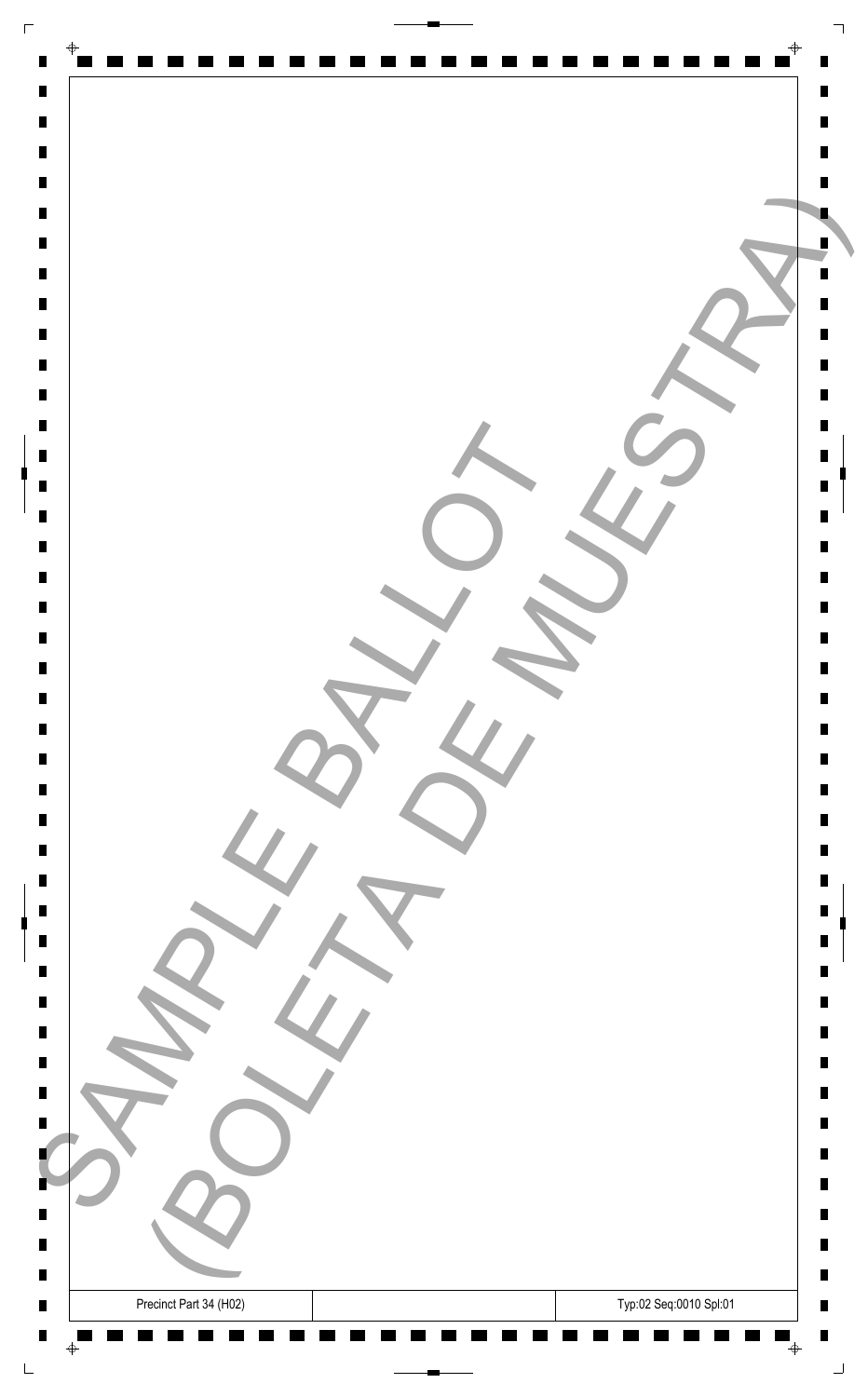|    | <b>SEQ 11</b>                                                                                                                                                               |   |
|----|-----------------------------------------------------------------------------------------------------------------------------------------------------------------------------|---|
| 12 | <b>Official Ballot - Runoff Election</b>                                                                                                                                    |   |
|    | (Boleta Oficial - Elección de Desempate)                                                                                                                                    |   |
|    | <b>City of Harlingen, Texas</b><br>(Ciudad de Harlingen, Texas)                                                                                                             |   |
|    | June 14, 2022                                                                                                                                                               |   |
|    | (14 de junio de 2022)                                                                                                                                                       |   |
|    | <b>INSTRUCTION NOTE:</b><br>Vote for the candidate of your choice in each race by darkening in the oval (O) provided to the left of the candidate.<br>(NOTA DE INSTRUCCIÓN: |   |
|    | Vote por el candidato de su preferencia en cada carrera llenando completamente el espacio ovalado ( $\bigcirc$ ) a la izquierda<br>del candidato.)                          |   |
|    |                                                                                                                                                                             |   |
|    | <b>Runoff Election</b><br>(Elección de Desempate)                                                                                                                           |   |
|    | <b>Commissioner, District 2</b>                                                                                                                                             |   |
|    | (Comisionado, Distrito 2)<br>Vote for One                                                                                                                                   |   |
|    | (Vote por Uno)                                                                                                                                                              |   |
|    | Ernesto Cisneros<br>$\bigcirc$                                                                                                                                              |   |
|    | Daniel Nemecio Lopez<br>$\circ$                                                                                                                                             |   |
|    |                                                                                                                                                                             |   |
|    |                                                                                                                                                                             |   |
|    |                                                                                                                                                                             |   |
|    |                                                                                                                                                                             |   |
|    |                                                                                                                                                                             |   |
|    |                                                                                                                                                                             |   |
|    |                                                                                                                                                                             |   |
| 53 |                                                                                                                                                                             |   |
|    |                                                                                                                                                                             |   |
|    |                                                                                                                                                                             |   |
|    |                                                                                                                                                                             |   |
|    |                                                                                                                                                                             |   |
|    |                                                                                                                                                                             |   |
|    |                                                                                                                                                                             |   |
|    |                                                                                                                                                                             |   |
|    |                                                                                                                                                                             |   |
|    |                                                                                                                                                                             |   |
|    |                                                                                                                                                                             |   |
| 61 |                                                                                                                                                                             | ш |
|    | Precinct Part 35 (H02)<br>Typ:02 Seq:0011 Spl:01                                                                                                                            |   |
|    |                                                                                                                                                                             |   |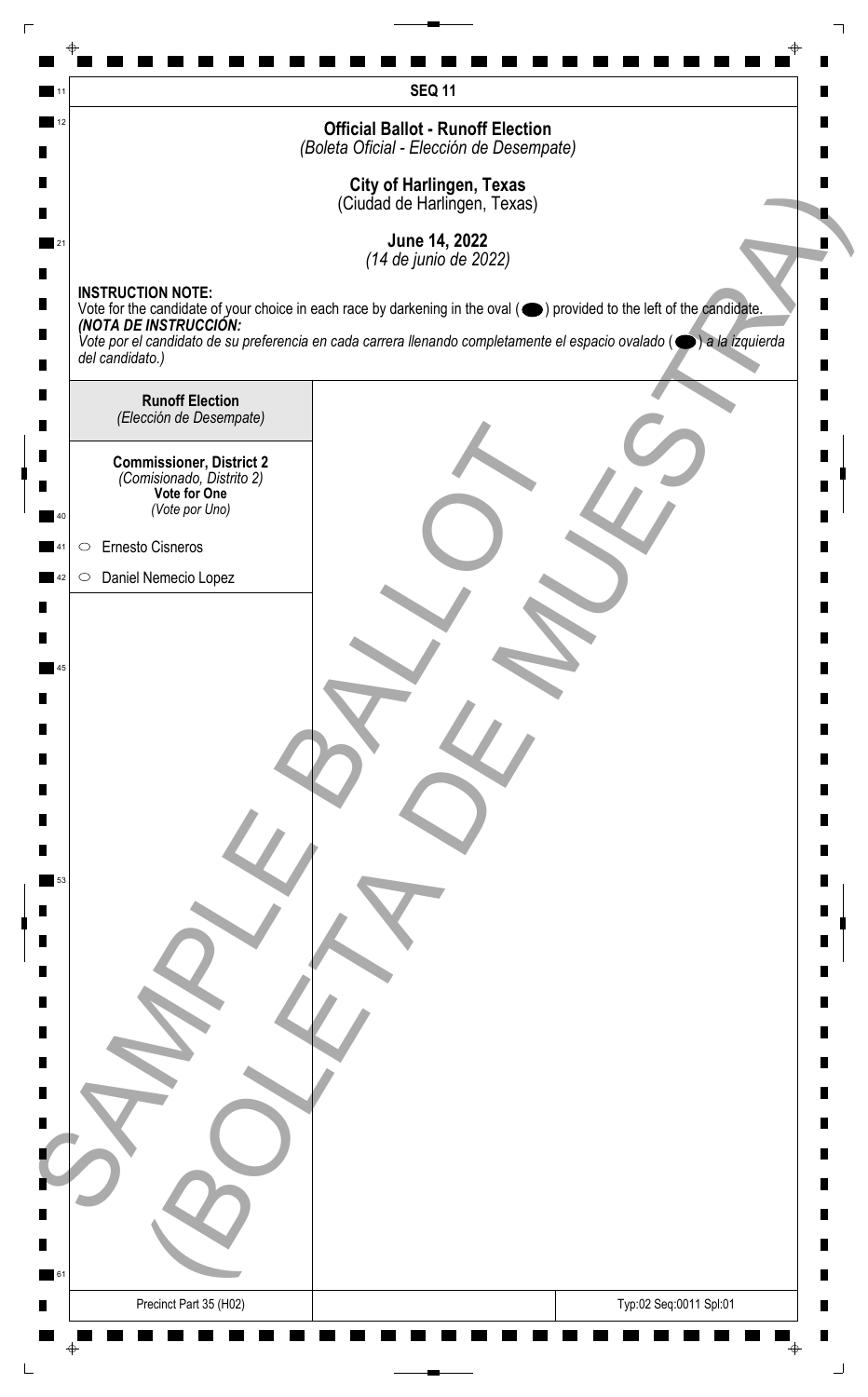| $\Box$                                                                                                                     |                                                                                   |                               |
|----------------------------------------------------------------------------------------------------------------------------|-----------------------------------------------------------------------------------|-------------------------------|
| $\blacksquare$<br>$\blacksquare$<br>$\blacksquare$<br>$\blacksquare$<br>$\blacksquare$<br>$\blacksquare$<br>$\blacksquare$ | $\Rightarrow$                                                                     | Ш                             |
| $\blacksquare$<br>$\blacksquare$<br>$\blacksquare$<br>$\blacksquare$<br>$\blacksquare$<br>$\blacksquare$                   |                                                                                   | Ш                             |
| $\blacksquare$<br>$\blacksquare$<br>$\blacksquare$<br>$\blacksquare$<br>$\blacksquare$<br>$\blacksquare$                   |                                                                                   | П<br>П<br>Ш<br>П              |
| $\blacksquare$<br>$\blacksquare$<br>$\blacksquare$<br>$\blacksquare$<br>$\blacksquare$<br>$\blacksquare$                   |                                                                                   | Ш<br>Ш<br>Ш<br>Ш<br>Ш<br>Ш    |
| $\blacksquare$<br>$\blacksquare$<br>$\blacksquare$<br>$\blacksquare$<br>$\blacksquare$<br>$\blacksquare$<br>$\blacksquare$ |                                                                                   | Ш<br>Ш<br>П<br>П<br>Ш<br>Ш    |
| $\blacksquare$<br>B<br>ш<br>п                                                                                              |                                                                                   | Ш<br>Ш<br>Ш<br>П<br>ш<br>H.   |
| $\blacksquare$<br>$\blacksquare$<br>$\blacksquare$                                                                         | Typ:02 Seq:0011 Spl:01<br>Precinct Part 35 (H02)<br>$\bar{\mathrm{+}}$<br>$\oint$ | П<br>$\blacksquare$<br>п<br>」 |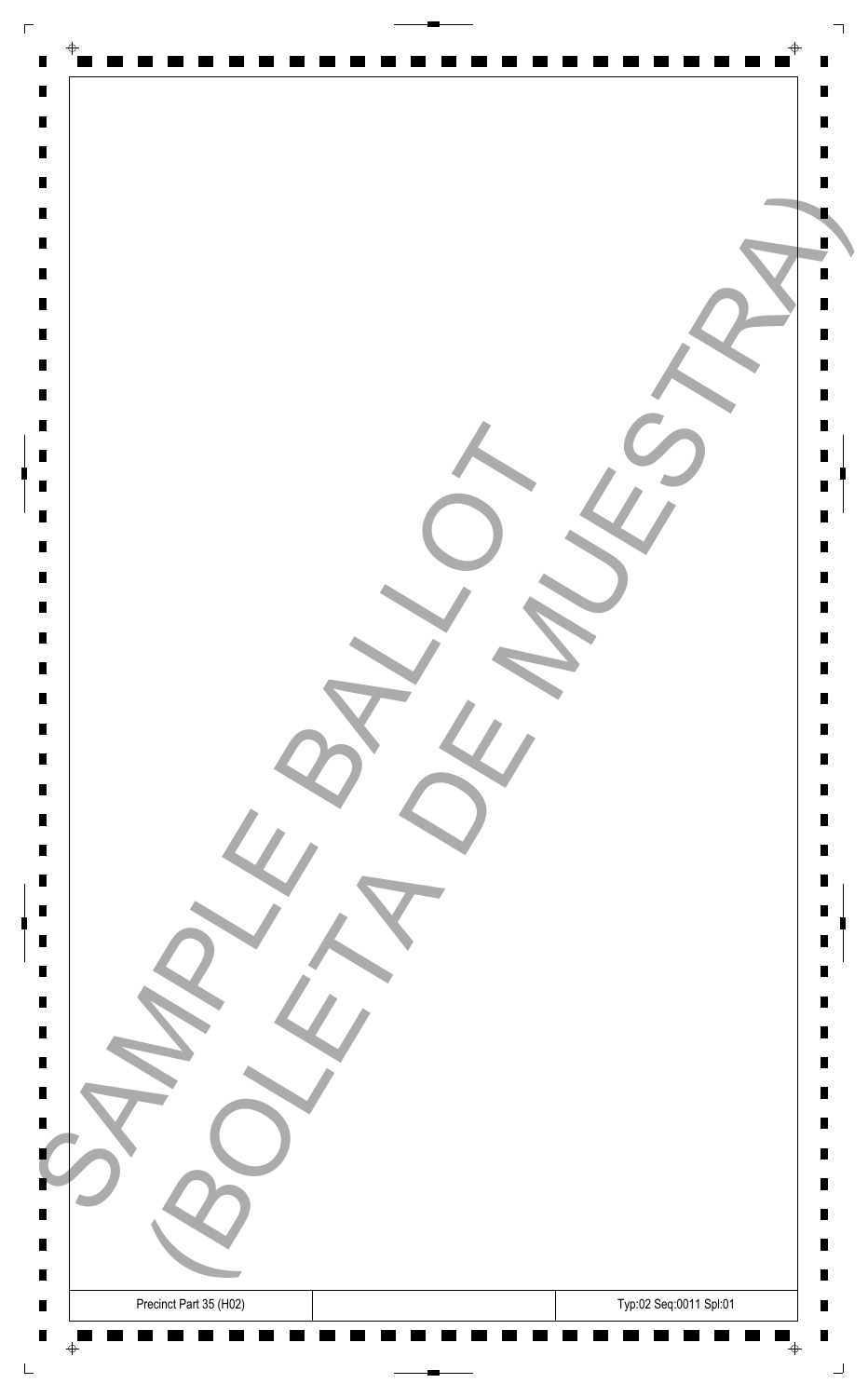|    | <b>SEQ 12</b>                                                                                                                                                                          |   |
|----|----------------------------------------------------------------------------------------------------------------------------------------------------------------------------------------|---|
| 12 | <b>Official Ballot - Runoff Election</b>                                                                                                                                               |   |
|    | (Boleta Oficial - Elección de Desempate)                                                                                                                                               |   |
|    | <b>City of Harlingen, Texas</b><br>(Ciudad de Harlingen, Texas)                                                                                                                        |   |
|    | June 14, 2022                                                                                                                                                                          |   |
|    | (14 de junio de 2022)                                                                                                                                                                  |   |
|    | <b>INSTRUCTION NOTE:</b><br>Vote for the candidate of your choice in each race by darkening in the oval ( $\bigcirc$ ) provided to the left of the candidate.<br>(NOTA DE INSTRUCCIÓN: |   |
|    | Vote por el candidato de su preferencia en cada carrera llenando completamente el espacio ovalado ( $\bigcirc$ ) a la izquierda<br>del candidato.)                                     |   |
|    |                                                                                                                                                                                        |   |
|    | <b>Runoff Election</b><br>(Elección de Desempate)                                                                                                                                      |   |
|    | <b>Commissioner, District 2</b>                                                                                                                                                        |   |
|    | (Comisionado, Distrito 2)<br>Vote for One                                                                                                                                              |   |
|    | (Vote por Uno)                                                                                                                                                                         |   |
|    | Ernesto Cisneros<br>$\bigcirc$                                                                                                                                                         |   |
|    | Daniel Nemecio Lopez<br>$\circ$                                                                                                                                                        |   |
|    |                                                                                                                                                                                        |   |
|    |                                                                                                                                                                                        |   |
|    |                                                                                                                                                                                        |   |
|    |                                                                                                                                                                                        |   |
|    |                                                                                                                                                                                        |   |
|    |                                                                                                                                                                                        |   |
|    |                                                                                                                                                                                        |   |
|    |                                                                                                                                                                                        |   |
|    |                                                                                                                                                                                        |   |
|    |                                                                                                                                                                                        |   |
|    |                                                                                                                                                                                        |   |
|    |                                                                                                                                                                                        |   |
|    |                                                                                                                                                                                        |   |
|    |                                                                                                                                                                                        |   |
|    |                                                                                                                                                                                        |   |
|    |                                                                                                                                                                                        |   |
|    |                                                                                                                                                                                        |   |
|    |                                                                                                                                                                                        |   |
|    |                                                                                                                                                                                        | п |
| 61 |                                                                                                                                                                                        |   |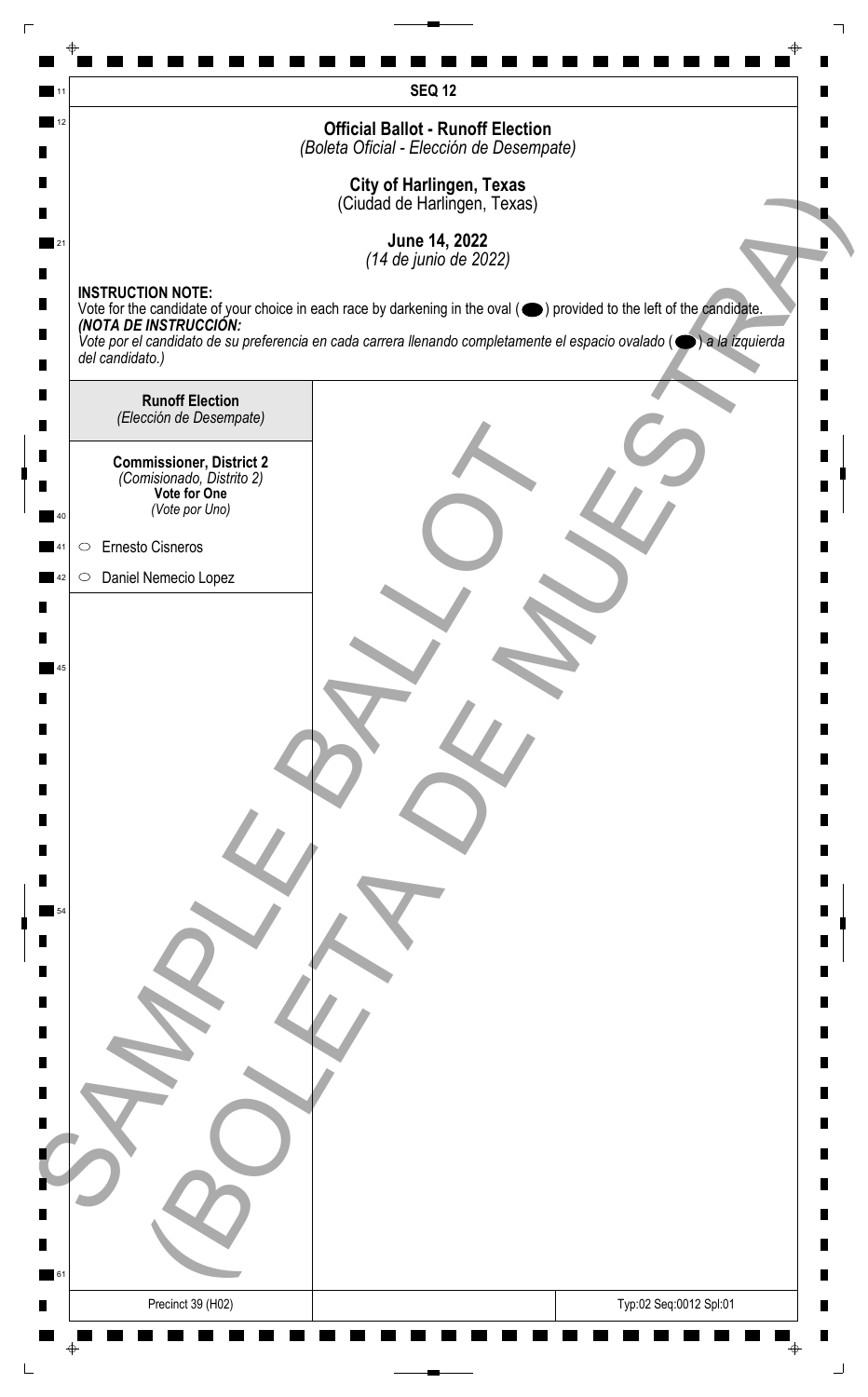| $\Gamma$                         |                                             |                |
|----------------------------------|---------------------------------------------|----------------|
| $\blacksquare$                   | $\Phi$                                      |                |
| $\blacksquare$                   |                                             | Ш              |
| $\blacksquare$                   |                                             | П              |
| $\blacksquare$                   |                                             |                |
| $\blacksquare$<br>$\blacksquare$ |                                             |                |
| $\blacksquare$                   |                                             |                |
| $\blacksquare$                   |                                             |                |
| $\blacksquare$                   |                                             |                |
| $\blacksquare$<br>$\blacksquare$ |                                             | П              |
| $\blacksquare$                   |                                             | П              |
| $\blacksquare$                   |                                             |                |
| $\blacksquare$                   |                                             | Ш              |
| $\blacksquare$<br>$\blacksquare$ |                                             | П<br>П         |
| $\blacksquare$                   |                                             |                |
| $\blacksquare$                   |                                             |                |
|                                  |                                             |                |
| $\blacksquare$                   |                                             | П<br>Ш         |
| $\Box$                           |                                             | Ш              |
| $\blacksquare$                   |                                             | Ш              |
| $\blacksquare$                   |                                             | Ш              |
| $\blacksquare$<br>$\blacksquare$ |                                             | Ш<br>Ш         |
| $\blacksquare$                   |                                             |                |
| $\blacksquare$                   |                                             | П              |
| $\blacksquare$                   |                                             | Ш              |
| $\blacksquare$<br>$\blacksquare$ |                                             | Ш              |
| $\blacksquare$                   |                                             | Ш              |
| $\blacksquare$                   |                                             | п              |
| $\blacksquare$                   |                                             | Ш<br>Ш         |
|                                  |                                             |                |
| $\blacksquare$                   |                                             | Ш              |
| ٠                                |                                             | П              |
| ш<br>$\Box$                      |                                             | ш<br>п         |
| $\blacksquare$                   |                                             | $\blacksquare$ |
| $\blacksquare$                   | Typ:02 Seq:0012 Spl:01<br>Precinct 39 (H02) | Ш              |
| $\blacksquare$                   | ╺<br>$\bigoplus$                            | П              |
|                                  |                                             | ┙              |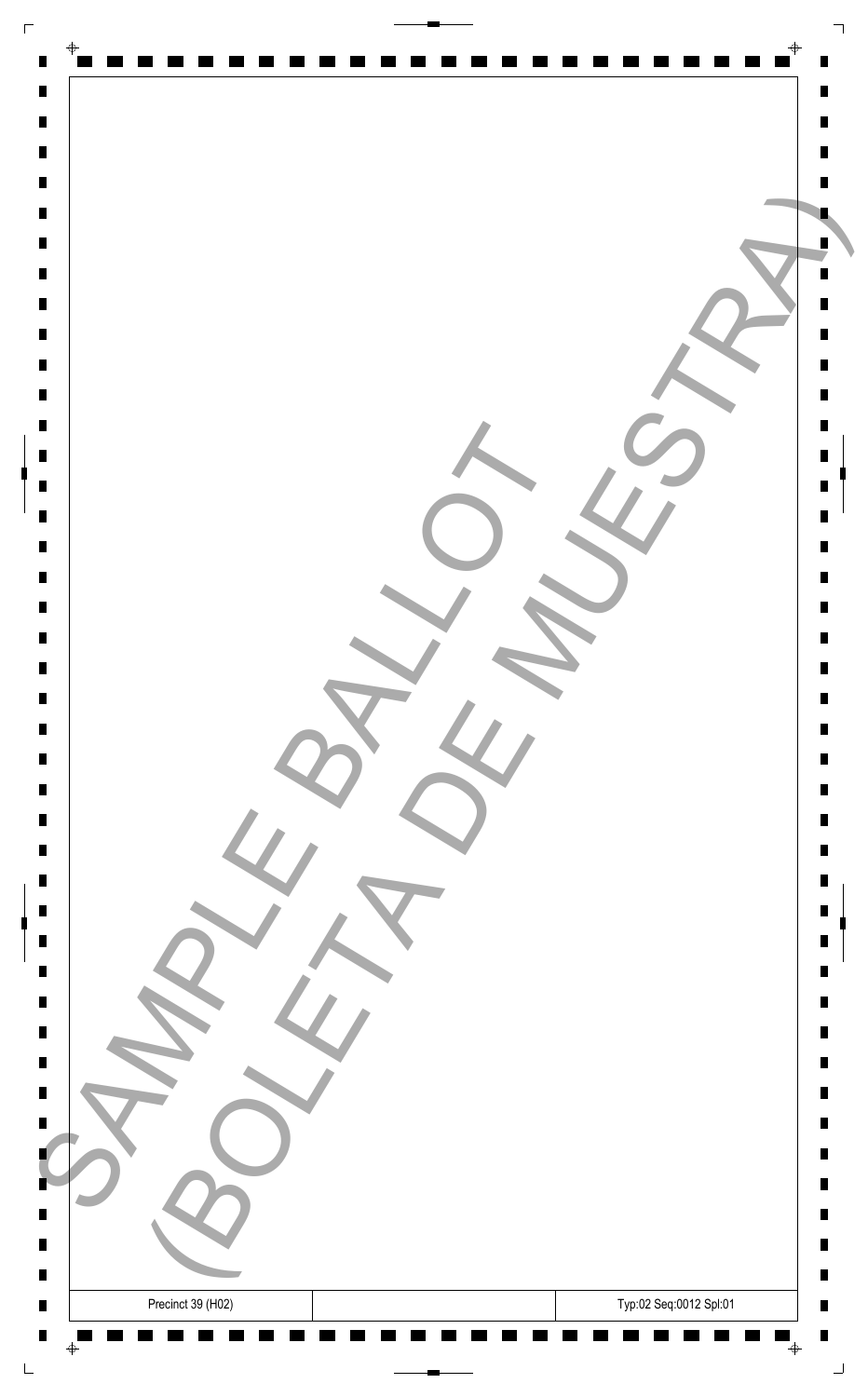|                 |                                                              | <b>SEQ 13</b>                                                                                                                                                                                                                                                                               |
|-----------------|--------------------------------------------------------------|---------------------------------------------------------------------------------------------------------------------------------------------------------------------------------------------------------------------------------------------------------------------------------------------|
| 12              |                                                              | <b>Official Ballot - Runoff Election</b>                                                                                                                                                                                                                                                    |
|                 |                                                              | (Boleta Oficial - Elección de Desempate)                                                                                                                                                                                                                                                    |
|                 |                                                              | <b>City of Harlingen, Texas</b><br>(Ciudad de Harlingen, Texas)                                                                                                                                                                                                                             |
|                 |                                                              |                                                                                                                                                                                                                                                                                             |
|                 |                                                              | June 14, 2022<br>(14 de junio de 2022)                                                                                                                                                                                                                                                      |
|                 | <b>INSTRUCTION NOTE:</b>                                     |                                                                                                                                                                                                                                                                                             |
|                 |                                                              | Vote for the candidate of your choice in each race by darkening in the oval ( ightarrow ) provided to the left of the candidate.<br>(NOTA DE INSTRUCCIÓN:<br>Vote por el candidato de su preferencia en cada carrera llenando completamente el espacio ovalado ( $\bullet$ ) a la izquierda |
| del candidato.) |                                                              |                                                                                                                                                                                                                                                                                             |
|                 | <b>Runoff Election</b>                                       |                                                                                                                                                                                                                                                                                             |
|                 | (Elección de Desempate)                                      |                                                                                                                                                                                                                                                                                             |
|                 | <b>Commissioner, District 2</b><br>(Comisionado, Distrito 2) |                                                                                                                                                                                                                                                                                             |
| 40              | Vote for One<br>(Vote por Uno)                               |                                                                                                                                                                                                                                                                                             |
| $\circ$         | Ernesto Cisneros                                             |                                                                                                                                                                                                                                                                                             |
| $\circ$         | Daniel Nemecio Lopez                                         |                                                                                                                                                                                                                                                                                             |
|                 |                                                              |                                                                                                                                                                                                                                                                                             |
|                 |                                                              |                                                                                                                                                                                                                                                                                             |
|                 |                                                              |                                                                                                                                                                                                                                                                                             |
| 46              |                                                              |                                                                                                                                                                                                                                                                                             |
|                 |                                                              |                                                                                                                                                                                                                                                                                             |
|                 |                                                              |                                                                                                                                                                                                                                                                                             |
| 51              |                                                              |                                                                                                                                                                                                                                                                                             |
|                 |                                                              |                                                                                                                                                                                                                                                                                             |
|                 |                                                              |                                                                                                                                                                                                                                                                                             |
|                 |                                                              |                                                                                                                                                                                                                                                                                             |
|                 |                                                              |                                                                                                                                                                                                                                                                                             |
|                 |                                                              |                                                                                                                                                                                                                                                                                             |
|                 |                                                              |                                                                                                                                                                                                                                                                                             |
|                 |                                                              |                                                                                                                                                                                                                                                                                             |
|                 |                                                              |                                                                                                                                                                                                                                                                                             |
|                 |                                                              |                                                                                                                                                                                                                                                                                             |
|                 |                                                              |                                                                                                                                                                                                                                                                                             |
|                 |                                                              |                                                                                                                                                                                                                                                                                             |
|                 |                                                              |                                                                                                                                                                                                                                                                                             |
| 61              |                                                              |                                                                                                                                                                                                                                                                                             |
|                 |                                                              | Typ:02 Seq:0013 Spl:01                                                                                                                                                                                                                                                                      |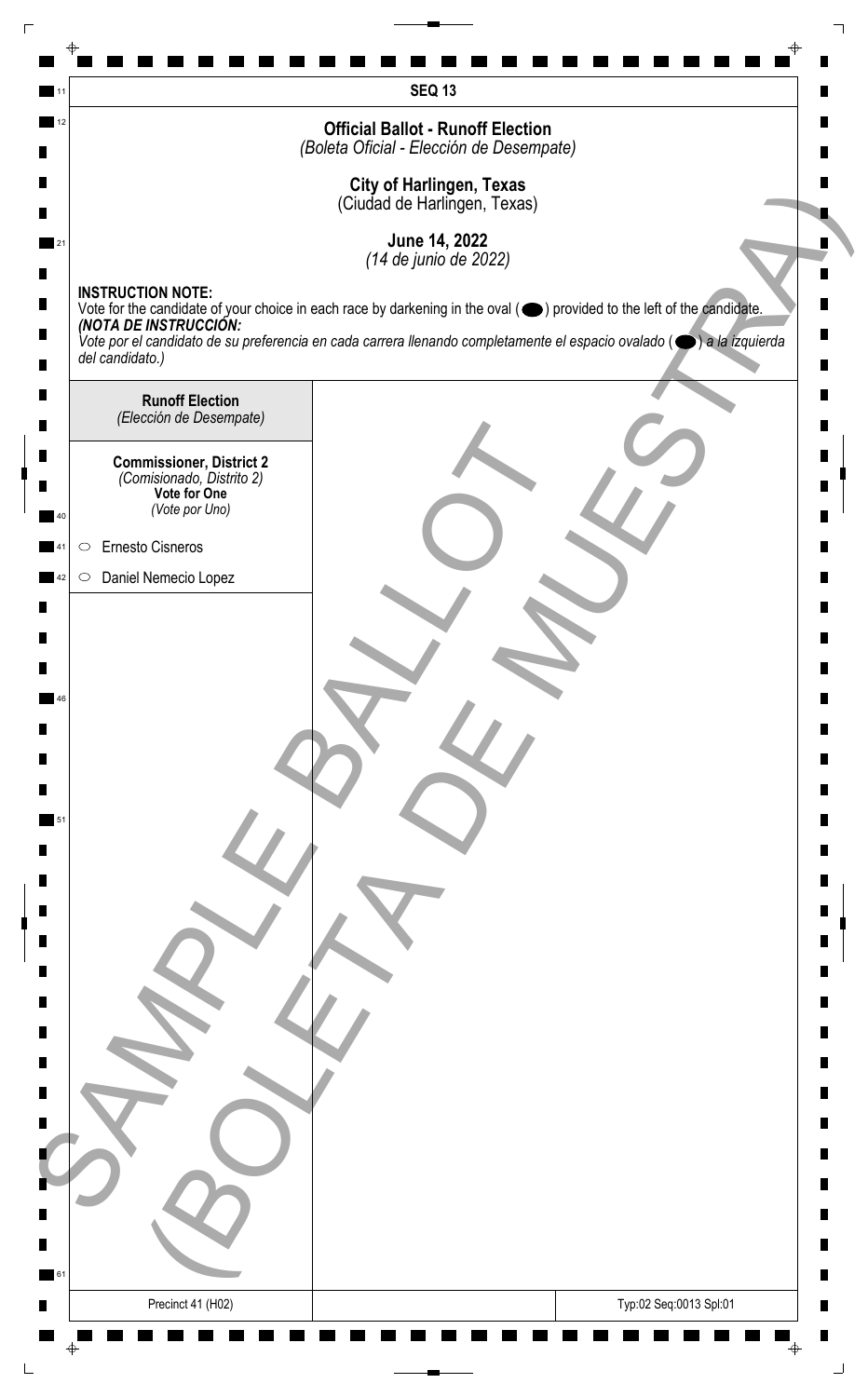| $\Gamma$                         |                                             |                     |
|----------------------------------|---------------------------------------------|---------------------|
| $\blacksquare$                   | $\Phi$                                      |                     |
| $\blacksquare$                   |                                             | Ш                   |
| $\blacksquare$<br>$\blacksquare$ |                                             | П                   |
| $\blacksquare$                   |                                             |                     |
| $\blacksquare$                   |                                             |                     |
| $\blacksquare$<br>$\blacksquare$ |                                             |                     |
| $\blacksquare$                   |                                             |                     |
| $\blacksquare$<br>$\blacksquare$ |                                             | П                   |
| $\blacksquare$                   |                                             | П                   |
| $\blacksquare$                   |                                             |                     |
| $\blacksquare$<br>$\blacksquare$ |                                             | Ш<br>П              |
| $\blacksquare$                   |                                             | П                   |
| $\blacksquare$<br>$\blacksquare$ |                                             |                     |
|                                  |                                             |                     |
| $\blacksquare$<br>$\blacksquare$ |                                             | П<br>Ш              |
| $\Box$                           |                                             | Ш                   |
| $\blacksquare$<br>$\blacksquare$ |                                             | Ш<br>Ш              |
| $\blacksquare$                   |                                             | Ш                   |
| $\blacksquare$                   |                                             | Ш                   |
| $\blacksquare$<br>$\blacksquare$ |                                             | П                   |
| $\blacksquare$                   |                                             | Ш                   |
| $\blacksquare$<br>$\blacksquare$ |                                             | Ш                   |
| $\blacksquare$                   |                                             | Ш                   |
| $\blacksquare$                   |                                             | п<br>Ш              |
| $\blacksquare$                   |                                             | Ш                   |
| $\blacksquare$                   |                                             | Ш                   |
| ٠                                |                                             | П                   |
| ш                                |                                             | ш                   |
| $\Box$<br>$\blacksquare$         |                                             | п<br>$\blacksquare$ |
| $\blacksquare$                   | Typ:02 Seq:0013 Spl:01<br>Precinct 41 (H02) | Ш                   |
| $\blacksquare$                   | $\bar{\mathrm{+}}$<br>$\bigoplus$           | П<br>┙              |
|                                  |                                             |                     |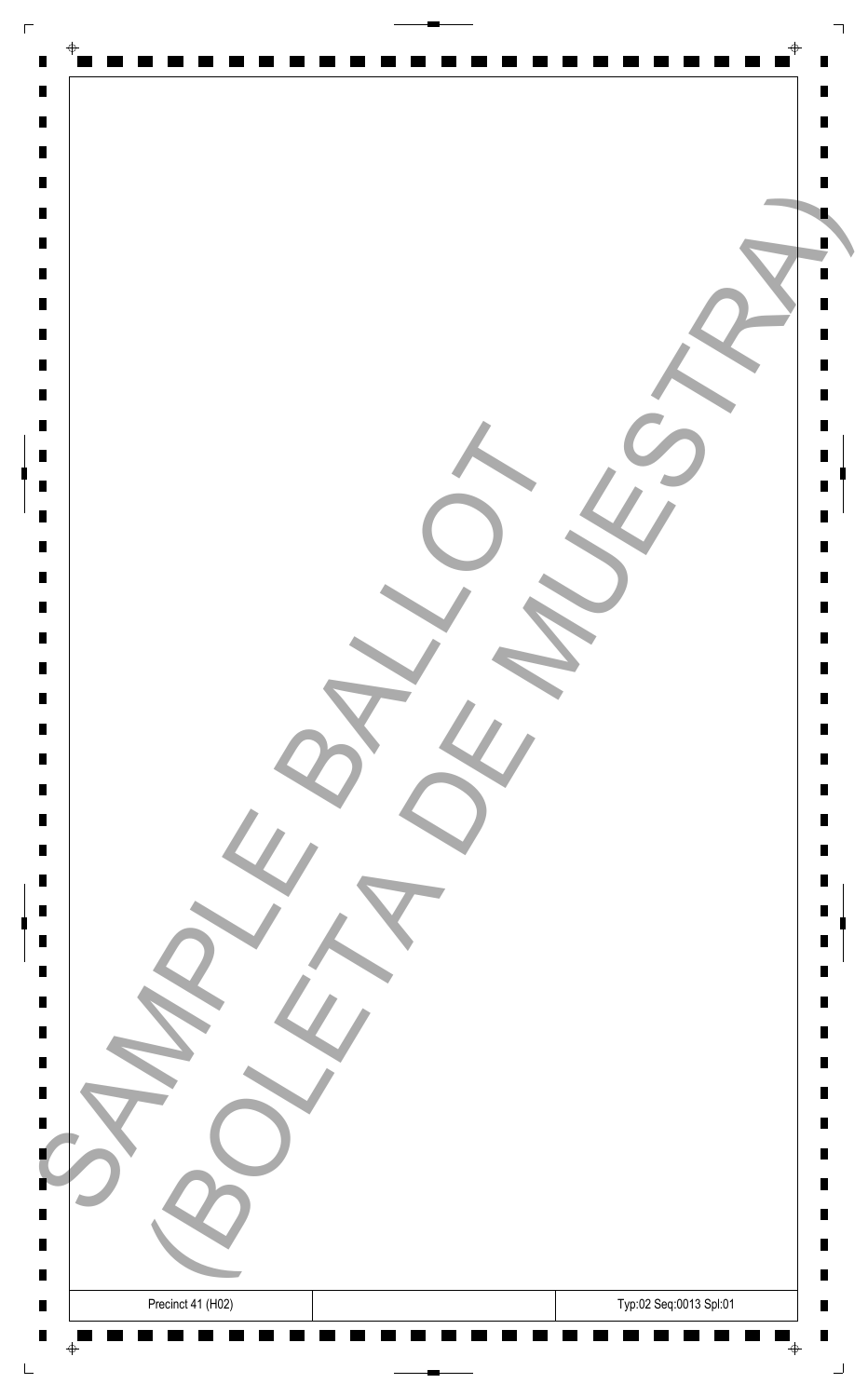|    | <b>SEQ 14</b>                                                                                                                                                               |   |
|----|-----------------------------------------------------------------------------------------------------------------------------------------------------------------------------|---|
| 12 | <b>Official Ballot - Runoff Election</b>                                                                                                                                    |   |
|    | (Boleta Oficial - Elección de Desempate)                                                                                                                                    |   |
|    | <b>City of Harlingen, Texas</b><br>(Ciudad de Harlingen, Texas)                                                                                                             |   |
|    | June 14, 2022                                                                                                                                                               |   |
|    | (14 de junio de 2022)                                                                                                                                                       |   |
|    | <b>INSTRUCTION NOTE:</b><br>Vote for the candidate of your choice in each race by darkening in the oval (O) provided to the left of the candidate.<br>(NOTA DE INSTRUCCIÓN: |   |
|    | Vote por el candidato de su preferencia en cada carrera llenando completamente el espacio ovalado ( $\bigcirc$ ) a la izquierda<br>del candidato.)                          |   |
|    | <b>Runoff Election</b>                                                                                                                                                      |   |
|    | (Elección de Desempate)                                                                                                                                                     |   |
|    | <b>Commissioner, District 2</b>                                                                                                                                             |   |
|    | (Comisionado, Distrito 2)<br>Vote for One<br>(Vote por Uno)                                                                                                                 |   |
|    | Ernesto Cisneros<br>$\bigcirc$                                                                                                                                              |   |
|    | Daniel Nemecio Lopez<br>$\circ$                                                                                                                                             |   |
|    |                                                                                                                                                                             |   |
|    |                                                                                                                                                                             |   |
|    |                                                                                                                                                                             |   |
|    |                                                                                                                                                                             |   |
|    |                                                                                                                                                                             |   |
|    |                                                                                                                                                                             |   |
|    |                                                                                                                                                                             |   |
|    |                                                                                                                                                                             |   |
|    |                                                                                                                                                                             |   |
|    |                                                                                                                                                                             |   |
|    |                                                                                                                                                                             |   |
|    |                                                                                                                                                                             |   |
|    |                                                                                                                                                                             |   |
|    |                                                                                                                                                                             |   |
|    |                                                                                                                                                                             |   |
|    |                                                                                                                                                                             |   |
|    |                                                                                                                                                                             |   |
|    |                                                                                                                                                                             |   |
| 61 |                                                                                                                                                                             |   |
|    | Precinct 42 (H02)<br>Typ:02 Seq:0014 Spl:01                                                                                                                                 | п |
|    |                                                                                                                                                                             |   |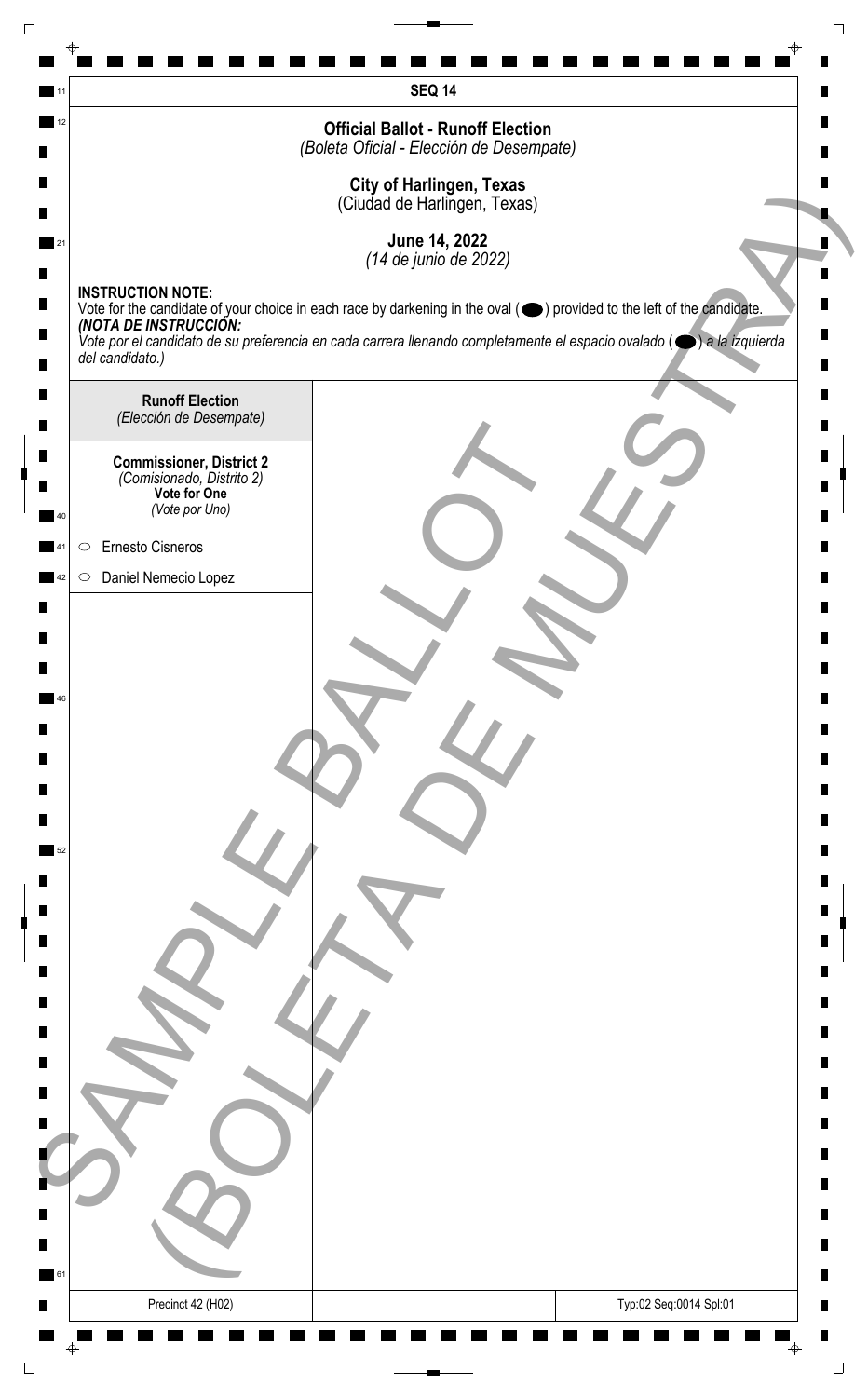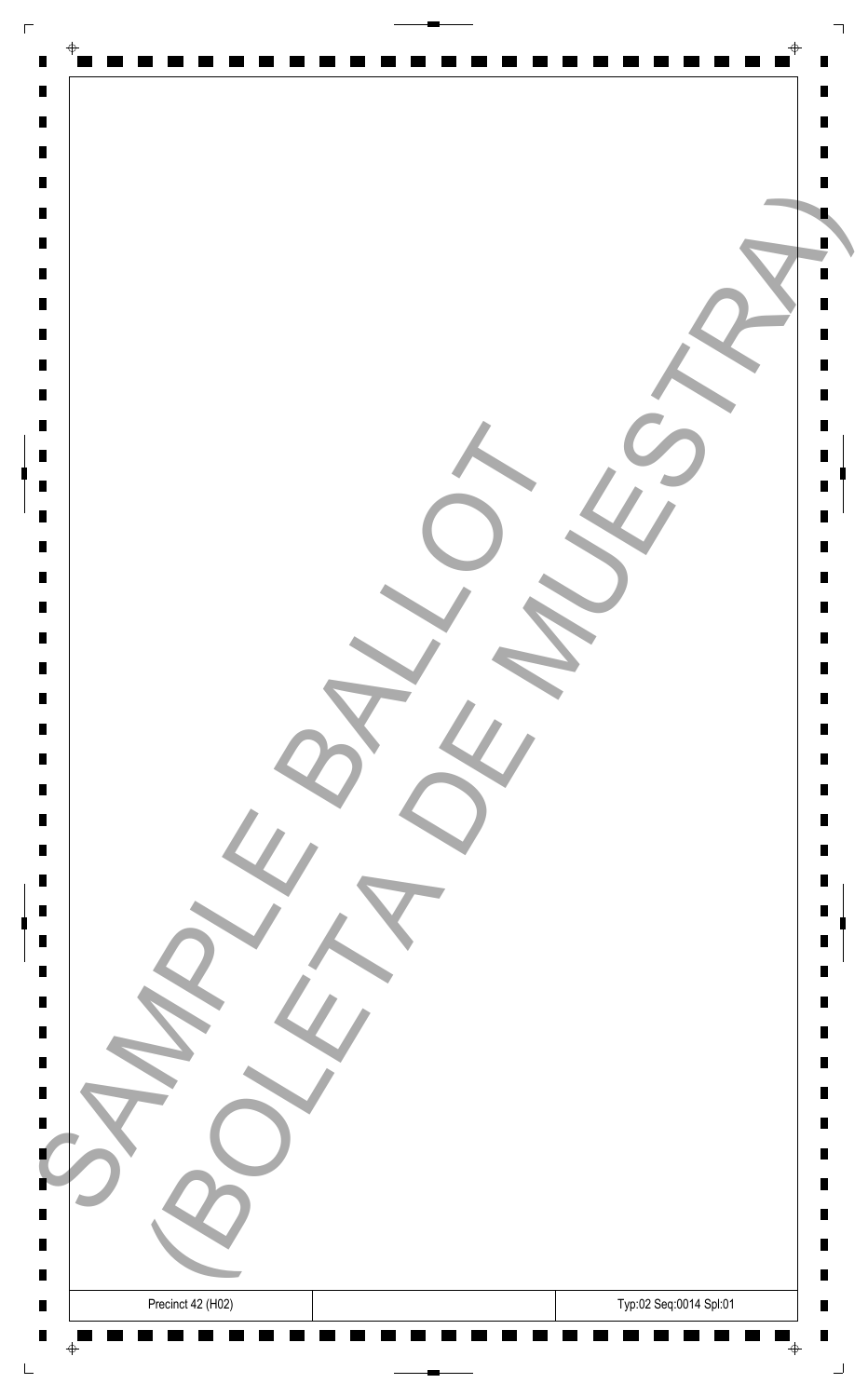|    | <b>SEQ 16</b>                                                                                                                                                               |   |
|----|-----------------------------------------------------------------------------------------------------------------------------------------------------------------------------|---|
| 12 | <b>Official Ballot - Runoff Election</b>                                                                                                                                    |   |
|    | (Boleta Oficial - Elección de Desempate)                                                                                                                                    |   |
|    | <b>City of Harlingen, Texas</b><br>(Ciudad de Harlingen, Texas)                                                                                                             |   |
|    | June 14, 2022                                                                                                                                                               |   |
|    | (14 de junio de 2022)                                                                                                                                                       |   |
|    | <b>INSTRUCTION NOTE:</b><br>Vote for the candidate of your choice in each race by darkening in the oval (O) provided to the left of the candidate.<br>(NOTA DE INSTRUCCIÓN: |   |
|    | Vote por el candidato de su preferencia en cada carrera llenando completamente el espacio ovalado ( $\bigcirc$ ) a la izquierda<br>del candidato.)                          |   |
|    |                                                                                                                                                                             |   |
|    | <b>Runoff Election</b><br>(Elección de Desempate)                                                                                                                           |   |
|    | <b>Commissioner, District 2</b>                                                                                                                                             |   |
|    | (Comisionado, Distrito 2)<br>Vote for One                                                                                                                                   |   |
|    | (Vote por Uno)                                                                                                                                                              |   |
|    | Ernesto Cisneros<br>$\bigcirc$                                                                                                                                              |   |
|    | Daniel Nemecio Lopez<br>$\circ$                                                                                                                                             |   |
|    |                                                                                                                                                                             |   |
|    |                                                                                                                                                                             |   |
|    |                                                                                                                                                                             |   |
|    |                                                                                                                                                                             |   |
|    |                                                                                                                                                                             |   |
|    |                                                                                                                                                                             |   |
|    |                                                                                                                                                                             |   |
|    |                                                                                                                                                                             |   |
|    |                                                                                                                                                                             |   |
|    |                                                                                                                                                                             |   |
|    |                                                                                                                                                                             |   |
|    |                                                                                                                                                                             |   |
|    |                                                                                                                                                                             |   |
|    |                                                                                                                                                                             |   |
|    |                                                                                                                                                                             |   |
|    |                                                                                                                                                                             |   |
|    |                                                                                                                                                                             |   |
|    |                                                                                                                                                                             |   |
| 61 |                                                                                                                                                                             | Ш |
|    | Precinct Part 44 (H02)<br>Typ:02 Seq:0016 Spl:01                                                                                                                            |   |
|    |                                                                                                                                                                             |   |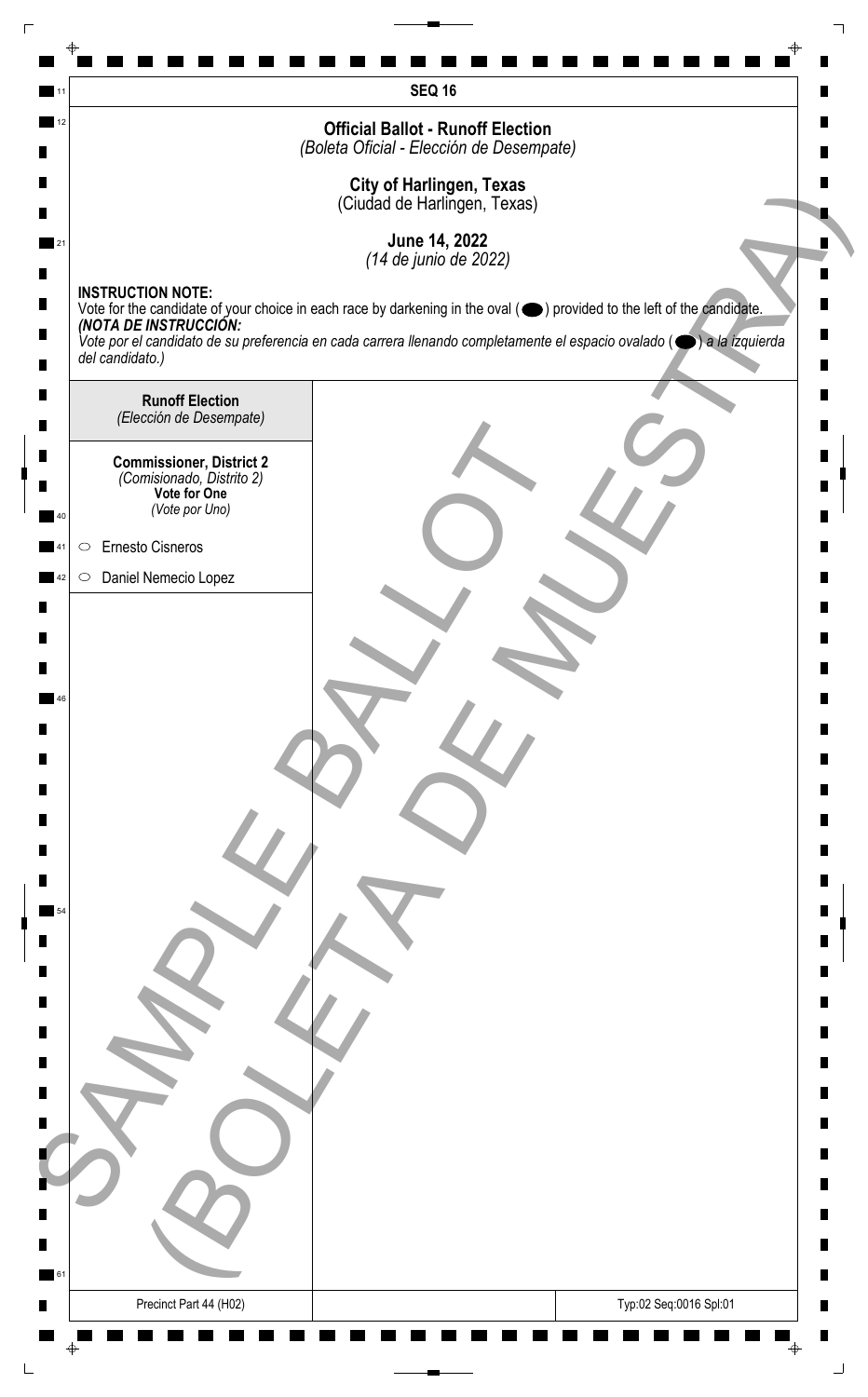| $\Box$                                                                                                                                       |                                                                                   |                                 |
|----------------------------------------------------------------------------------------------------------------------------------------------|-----------------------------------------------------------------------------------|---------------------------------|
| $\blacksquare$<br>$\blacksquare$<br>$\blacksquare$<br>$\blacksquare$<br>$\blacksquare$                                                       | $\bigoplus$                                                                       | Ш                               |
| $\blacksquare$<br>$\blacksquare$<br>$\blacksquare$<br>$\blacksquare$<br>$\blacksquare$                                                       |                                                                                   |                                 |
| $\blacksquare$<br>$\blacksquare$<br>$\blacksquare$<br>$\blacksquare$<br>$\blacksquare$<br>$\blacksquare$<br>$\blacksquare$<br>$\blacksquare$ |                                                                                   | Ш<br>П<br>П<br>Ш                |
| $\blacksquare$<br>$\blacksquare$<br>$\blacksquare$<br>$\blacksquare$<br>$\blacksquare$<br>$\blacksquare$                                     |                                                                                   | П<br>Ш<br>Ш<br>Ш<br>Ш<br>Ш      |
| $\blacksquare$<br>$\blacksquare$<br>$\blacksquare$<br>$\blacksquare$<br>$\blacksquare$<br>$\blacksquare$<br>$\blacksquare$<br>$\blacksquare$ |                                                                                   | Ш<br>Ш<br>Ш<br>П<br>П<br>Ш<br>Ш |
| $\blacksquare$<br>B<br>ш<br>п<br>$\blacksquare$                                                                                              | $\sim$                                                                            | Ш<br>Ш<br>Ш<br>П<br>ш<br>ш<br>П |
| $\blacksquare$<br>$\blacksquare$                                                                                                             | Typ:02 Seq:0016 Spl:01<br>Precinct Part 44 (H02)<br>$\bar{\mathrm{+}}$<br>$\oint$ | $\blacksquare$<br>H<br>コ        |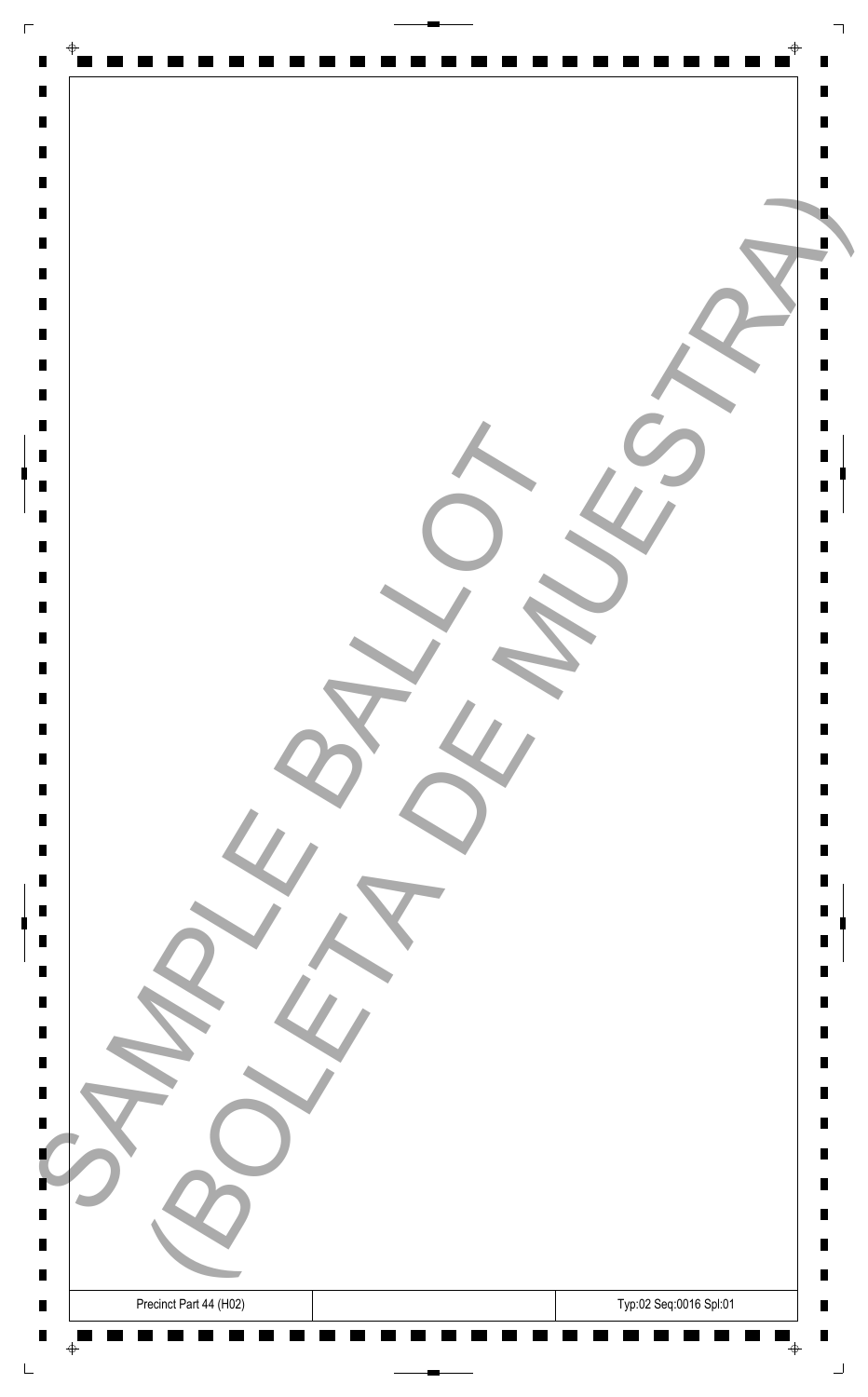|    | <b>SEQ 19</b>                                                                                                                                      |   |
|----|----------------------------------------------------------------------------------------------------------------------------------------------------|---|
| 12 | <b>Official Ballot - Runoff Election</b>                                                                                                           |   |
|    | (Boleta Oficial - Elección de Desempate)                                                                                                           |   |
|    | <b>City of Harlingen, Texas</b><br>(Ciudad de Harlingen, Texas)                                                                                    |   |
|    | June 14, 2022                                                                                                                                      |   |
|    | (14 de junio de 2022)<br><b>INSTRUCTION NOTE:</b>                                                                                                  |   |
|    | Vote for the candidate of your choice in each race by darkening in the oval (O) provided to the left of the candidate.<br>(NOTA DE INSTRUCCIÓN:    |   |
|    | Vote por el candidato de su preferencia en cada carrera llenando completamente el espacio ovalado ( $\bigcirc$ ) a la izquierda<br>del candidato.) |   |
|    | <b>Runoff Election</b>                                                                                                                             |   |
|    | (Elección de Desempate)                                                                                                                            |   |
|    | <b>Commissioner, District 2</b><br>(Comisionado, Distrito 2)                                                                                       |   |
|    | Vote for One<br>(Vote por Uno)                                                                                                                     |   |
|    | Ernesto Cisneros<br>$\bigcirc$                                                                                                                     |   |
|    | Daniel Nemecio Lopez<br>$\circ$                                                                                                                    |   |
|    |                                                                                                                                                    |   |
|    |                                                                                                                                                    |   |
|    |                                                                                                                                                    |   |
|    |                                                                                                                                                    |   |
|    |                                                                                                                                                    |   |
|    |                                                                                                                                                    |   |
|    |                                                                                                                                                    |   |
| 53 |                                                                                                                                                    |   |
|    |                                                                                                                                                    |   |
|    |                                                                                                                                                    |   |
|    |                                                                                                                                                    |   |
|    |                                                                                                                                                    |   |
|    |                                                                                                                                                    |   |
|    |                                                                                                                                                    |   |
|    |                                                                                                                                                    |   |
|    |                                                                                                                                                    |   |
|    |                                                                                                                                                    |   |
|    |                                                                                                                                                    |   |
|    |                                                                                                                                                    | ш |
| 61 | Precinct Part 78 (H02)<br>Typ:02 Seq:0019 Spl:01                                                                                                   |   |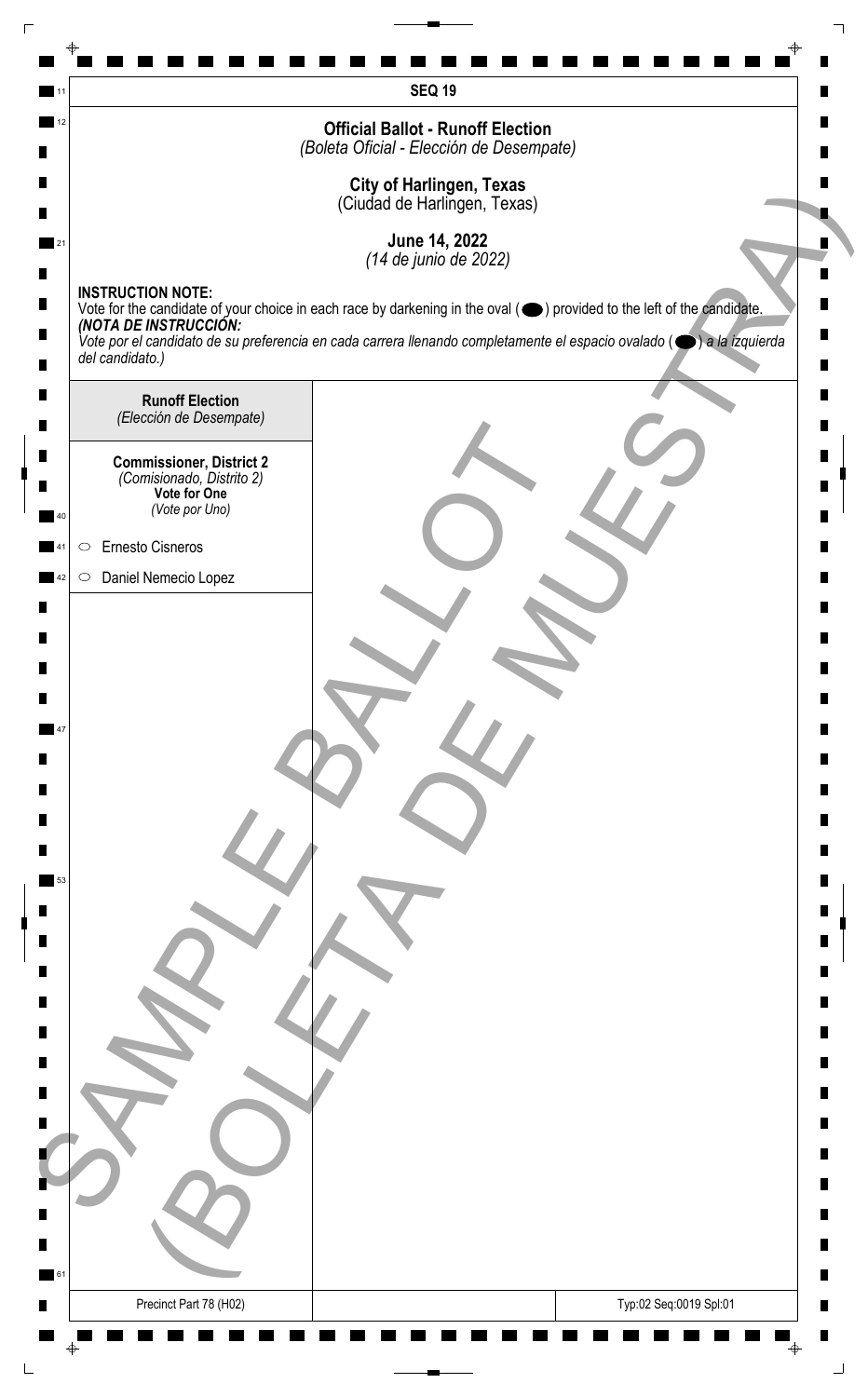| $\Box$                                                                                                   |                                                                                   |                                       |
|----------------------------------------------------------------------------------------------------------|-----------------------------------------------------------------------------------|---------------------------------------|
| $\blacksquare$<br>$\blacksquare$<br>$\blacksquare$<br>$\blacksquare$<br>$\blacksquare$<br>$\blacksquare$ | $\bigoplus$                                                                       | Ш                                     |
| $\blacksquare$<br>$\blacksquare$<br>$\blacksquare$<br>$\blacksquare$<br>$\blacksquare$<br>$\blacksquare$ |                                                                                   | Ш                                     |
| $\blacksquare$<br>$\blacksquare$<br>$\blacksquare$<br>$\blacksquare$<br>$\blacksquare$<br>$\blacksquare$ |                                                                                   | П<br>П<br>Ш                           |
| $\blacksquare$<br>$\blacksquare$<br>$\blacksquare$<br>$\blacksquare$<br>$\blacksquare$<br>$\blacksquare$ |                                                                                   | П<br>Ш<br>Ш<br>Ш<br>Ш<br>Ш            |
| $\blacksquare$<br>$\blacksquare$<br>$\blacksquare$<br>$\blacksquare$<br>$\blacksquare$<br>$\blacksquare$ |                                                                                   | Ш<br>Ш<br>Ш<br>П<br>П                 |
| $\blacksquare$<br>$\blacksquare$<br>$\blacksquare$<br>B<br>ш<br>п                                        | $\sim$                                                                            | Ш<br>Ш<br>Ш<br>Ш<br>Ш<br>П<br>ш<br>H. |
| $\blacksquare$<br>$\blacksquare$<br>$\blacksquare$                                                       | Typ:02 Seq:0019 Spl:01<br>Precinct Part 78 (H02)<br>$\bar{\mathrm{+}}$<br>$\oint$ | П<br>$\blacksquare$<br>п<br>┙         |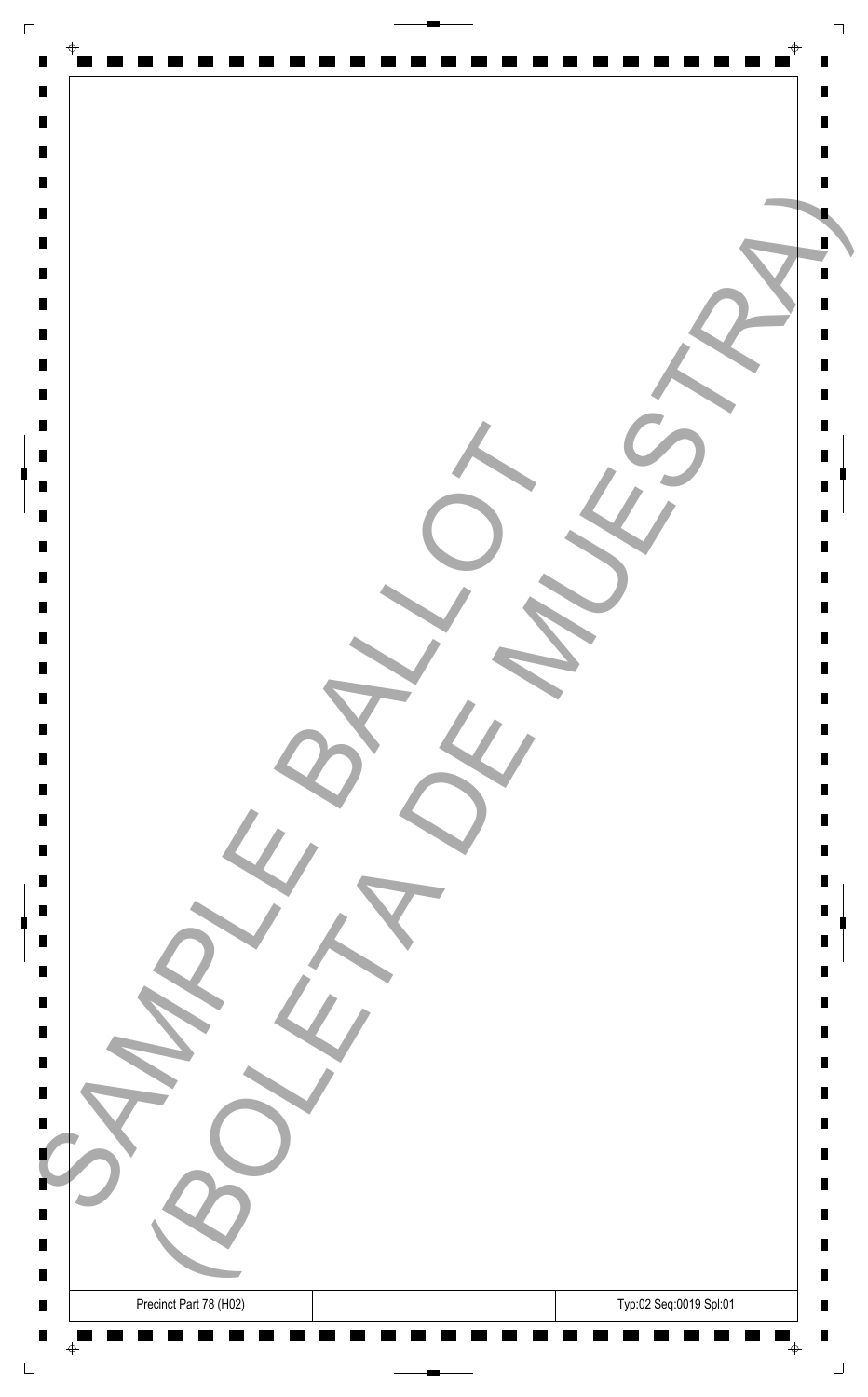|    | <b>SEQ 20</b>                                                                                                                                                               |   |
|----|-----------------------------------------------------------------------------------------------------------------------------------------------------------------------------|---|
| 12 | <b>Official Ballot - Runoff Election</b>                                                                                                                                    |   |
|    | (Boleta Oficial - Elección de Desempate)                                                                                                                                    |   |
|    | <b>City of Harlingen, Texas</b><br>(Ciudad de Harlingen, Texas)                                                                                                             |   |
|    | June 14, 2022                                                                                                                                                               |   |
|    | (14 de junio de 2022)                                                                                                                                                       |   |
|    | <b>INSTRUCTION NOTE:</b><br>Vote for the candidate of your choice in each race by darkening in the oval (O) provided to the left of the candidate.<br>(NOTA DE INSTRUCCIÓN: |   |
|    | Vote por el candidato de su preferencia en cada carrera llenando completamente el espacio ovalado ( $\bigcirc$ ) a la izquierda<br>del candidato.)                          |   |
|    |                                                                                                                                                                             |   |
|    | <b>Runoff Election</b><br>(Elección de Desempate)                                                                                                                           |   |
|    | <b>Commissioner, District 2</b>                                                                                                                                             |   |
|    | (Comisionado, Distrito 2)<br>Vote for One                                                                                                                                   |   |
|    | (Vote por Uno)                                                                                                                                                              |   |
|    | Ernesto Cisneros<br>$\bigcirc$                                                                                                                                              |   |
|    | Daniel Nemecio Lopez<br>$\circ$                                                                                                                                             |   |
|    |                                                                                                                                                                             |   |
|    |                                                                                                                                                                             |   |
|    |                                                                                                                                                                             |   |
|    |                                                                                                                                                                             |   |
|    |                                                                                                                                                                             |   |
|    |                                                                                                                                                                             |   |
|    |                                                                                                                                                                             |   |
|    |                                                                                                                                                                             |   |
|    |                                                                                                                                                                             |   |
|    |                                                                                                                                                                             |   |
|    |                                                                                                                                                                             |   |
|    |                                                                                                                                                                             |   |
|    |                                                                                                                                                                             |   |
|    |                                                                                                                                                                             |   |
|    |                                                                                                                                                                             |   |
|    |                                                                                                                                                                             |   |
|    |                                                                                                                                                                             |   |
|    |                                                                                                                                                                             |   |
|    |                                                                                                                                                                             |   |
| 61 |                                                                                                                                                                             | ш |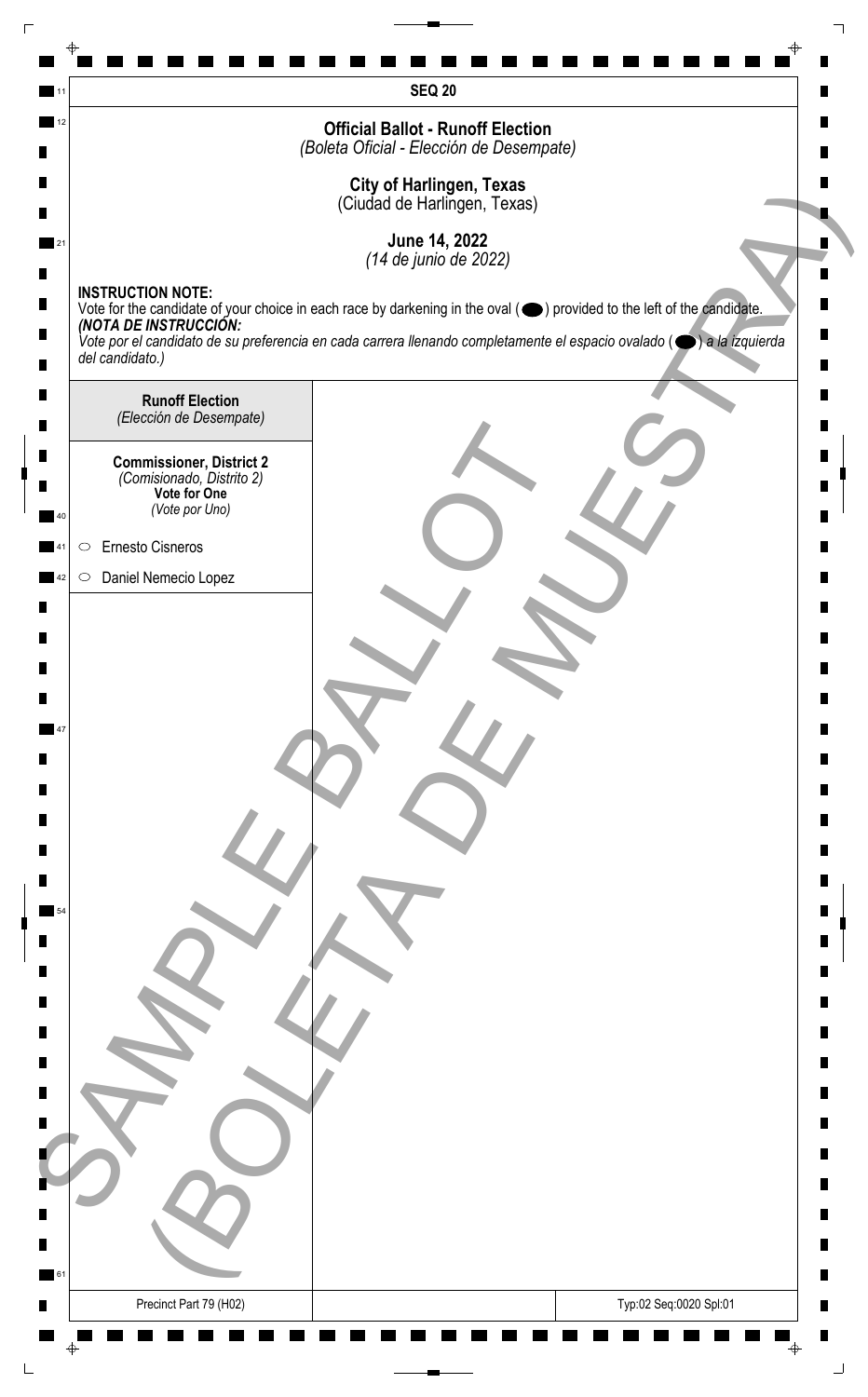| $\Box$                                                                                                   |                                                                                             |                                          |
|----------------------------------------------------------------------------------------------------------|---------------------------------------------------------------------------------------------|------------------------------------------|
| $\blacksquare$<br>$\blacksquare$<br>$\blacksquare$<br>$\blacksquare$<br>$\blacksquare$                   | $\bigoplus$                                                                                 | Ш                                        |
| $\blacksquare$<br>$\blacksquare$<br>$\blacksquare$<br>$\blacksquare$<br>$\blacksquare$<br>$\blacksquare$ |                                                                                             |                                          |
| $\blacksquare$<br>$\blacksquare$<br>$\blacksquare$<br>$\blacksquare$<br>$\blacksquare$<br>$\blacksquare$ |                                                                                             | Ш<br>П<br>П<br>Ш                         |
| $\blacksquare$<br>$\blacksquare$<br>$\blacksquare$<br>$\blacksquare$                                     |                                                                                             | П<br>Ш<br>Ш                              |
| $\blacksquare$<br>$\blacksquare$<br>$\blacksquare$<br>$\blacksquare$<br>$\blacksquare$<br>$\blacksquare$ |                                                                                             | Ш<br>Ш<br>Ш<br>Ш<br>Ш                    |
| $\blacksquare$<br>$\blacksquare$<br>$\blacksquare$<br>$\blacksquare$<br>$\blacksquare$                   |                                                                                             | Ш<br>П<br>П<br>Ш<br>Ш                    |
| $\blacksquare$<br>B                                                                                      |                                                                                             | Ш<br>Ш<br>Ш<br>П                         |
| ш<br>п<br>$\blacksquare$<br>$\blacksquare$<br>$\blacksquare$                                             | $\sim$<br>Typ:02 Seq:0020 Spl:01<br>Precinct Part 79 (H02)<br>$\bar{\mathrm{+}}$<br>$\oint$ | ш<br>H.<br>П<br>$\blacksquare$<br>п<br>┙ |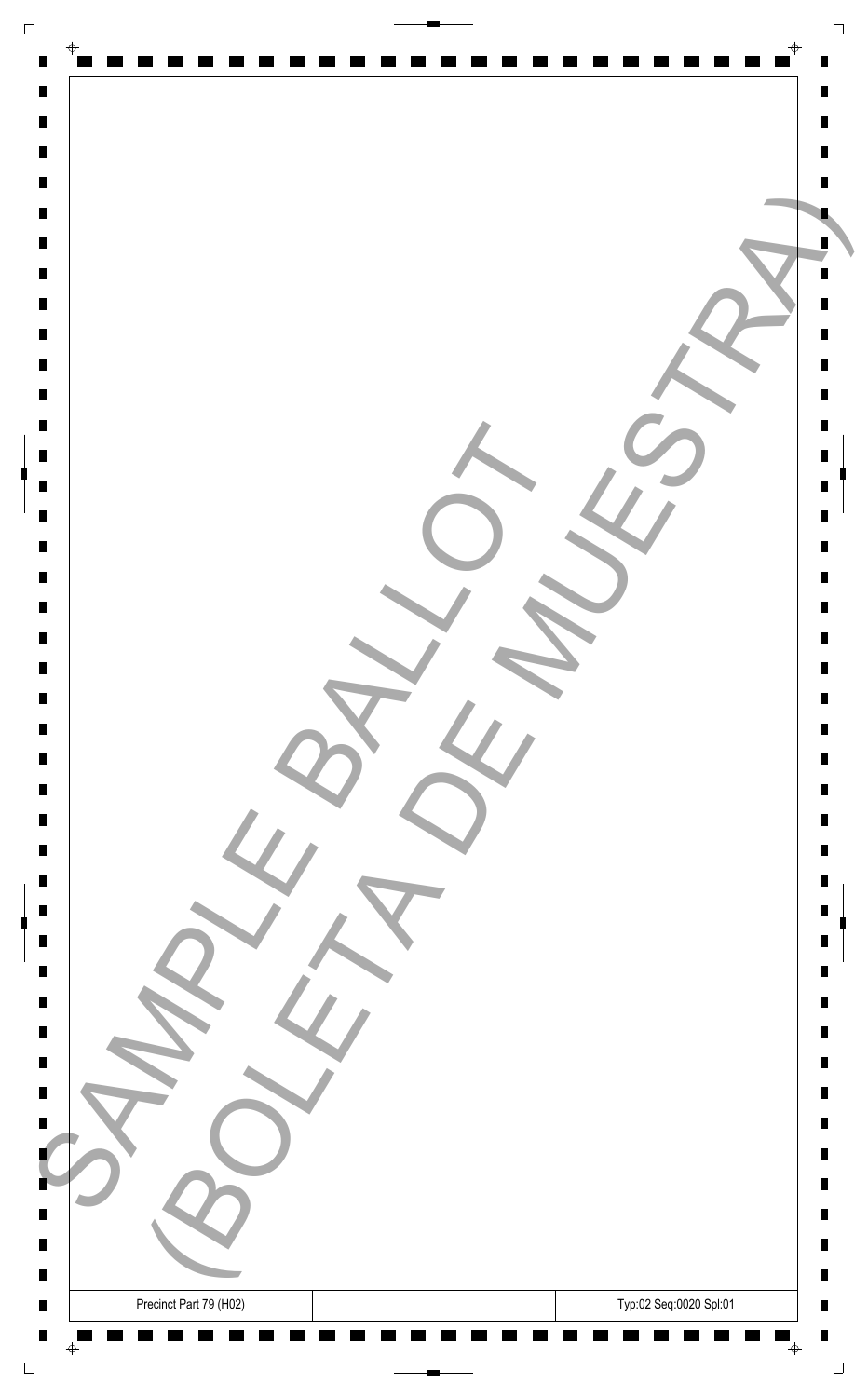|    | <b>SEQ 23</b>                                                                                                                                                                          |   |
|----|----------------------------------------------------------------------------------------------------------------------------------------------------------------------------------------|---|
| 12 | <b>Official Ballot - Runoff Election</b>                                                                                                                                               |   |
|    | (Boleta Oficial - Elección de Desempate)                                                                                                                                               |   |
|    | <b>City of Harlingen, Texas</b><br>(Ciudad de Harlingen, Texas)                                                                                                                        |   |
|    | June 14, 2022                                                                                                                                                                          |   |
|    | (14 de junio de 2022)                                                                                                                                                                  |   |
|    | <b>INSTRUCTION NOTE:</b><br>Vote for the candidate of your choice in each race by darkening in the oval ( $\bigcirc$ ) provided to the left of the candidate.<br>(NOTA DE INSTRUCCIÓN: |   |
|    | Vote por el candidato de su preferencia en cada carrera llenando completamente el espacio ovalado ( $\bigcirc$ ) a la izquierda<br>del candidato.)                                     |   |
|    |                                                                                                                                                                                        |   |
|    | <b>Runoff Election</b><br>(Elección de Desempate)                                                                                                                                      |   |
|    | <b>Commissioner, District 2</b>                                                                                                                                                        |   |
|    | (Comisionado, Distrito 2)<br>Vote for One                                                                                                                                              |   |
|    | (Vote por Uno)                                                                                                                                                                         |   |
|    | Ernesto Cisneros<br>$\bigcirc$<br>Daniel Nemecio Lopez<br>$\circ$                                                                                                                      |   |
|    |                                                                                                                                                                                        |   |
|    |                                                                                                                                                                                        |   |
|    |                                                                                                                                                                                        |   |
|    |                                                                                                                                                                                        |   |
|    |                                                                                                                                                                                        |   |
|    |                                                                                                                                                                                        |   |
|    |                                                                                                                                                                                        |   |
|    |                                                                                                                                                                                        |   |
| 53 |                                                                                                                                                                                        |   |
|    |                                                                                                                                                                                        |   |
|    |                                                                                                                                                                                        |   |
|    |                                                                                                                                                                                        |   |
|    |                                                                                                                                                                                        |   |
|    |                                                                                                                                                                                        |   |
|    |                                                                                                                                                                                        |   |
|    |                                                                                                                                                                                        |   |
|    |                                                                                                                                                                                        |   |
|    |                                                                                                                                                                                        |   |
|    |                                                                                                                                                                                        |   |
|    |                                                                                                                                                                                        |   |
| 61 |                                                                                                                                                                                        | п |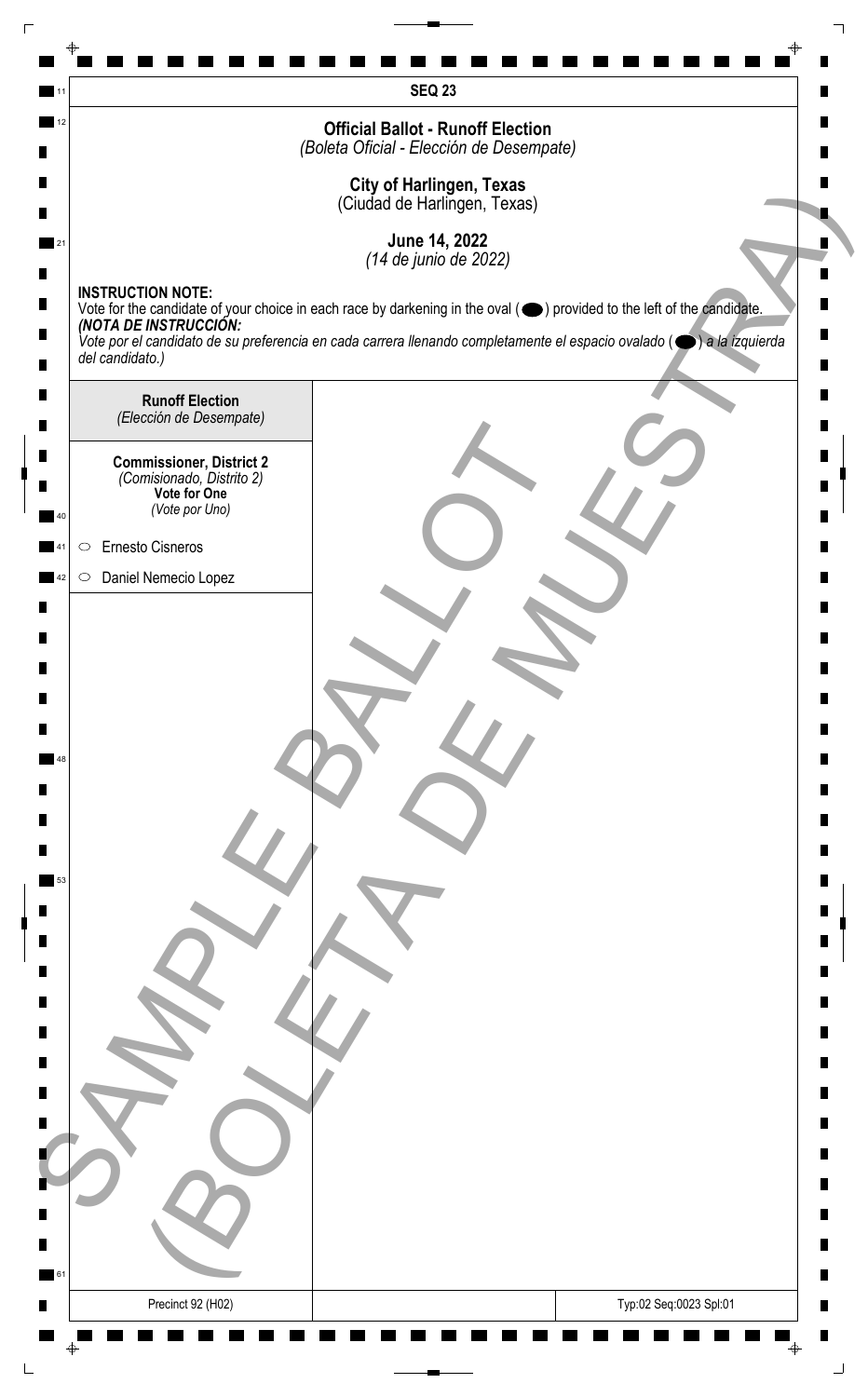| $\Gamma$                         |                                             |                |
|----------------------------------|---------------------------------------------|----------------|
| $\blacksquare$                   | $\Phi$                                      |                |
| $\blacksquare$                   |                                             | Ш              |
| $\blacksquare$                   |                                             | П              |
| $\blacksquare$                   |                                             |                |
| $\blacksquare$<br>$\blacksquare$ |                                             |                |
| $\blacksquare$                   |                                             |                |
| $\blacksquare$                   |                                             |                |
| $\blacksquare$                   |                                             |                |
| $\blacksquare$<br>$\blacksquare$ |                                             | П              |
| $\blacksquare$                   |                                             | П              |
| $\blacksquare$                   |                                             |                |
| $\blacksquare$                   |                                             | Ш              |
| $\blacksquare$<br>$\blacksquare$ |                                             | П<br>П         |
| $\blacksquare$                   |                                             |                |
| $\blacksquare$                   |                                             |                |
|                                  |                                             |                |
| $\blacksquare$<br>$\blacksquare$ |                                             | П<br>Ш         |
| $\Box$                           |                                             | Ш              |
| $\blacksquare$                   |                                             | Ш              |
| $\blacksquare$<br>$\blacksquare$ |                                             | Ш<br>Ш         |
| $\blacksquare$                   |                                             | Ш              |
| $\blacksquare$                   |                                             |                |
| $\blacksquare$                   |                                             | П              |
| $\blacksquare$<br>$\blacksquare$ |                                             | Ш<br>Ш         |
| $\blacksquare$                   |                                             |                |
| $\blacksquare$                   |                                             | Ш              |
| $\blacksquare$                   |                                             | п              |
| $\blacksquare$                   |                                             | Ш<br>Ш         |
|                                  |                                             |                |
| $\blacksquare$                   |                                             | Ш              |
| ٠                                |                                             | П              |
| ш<br>$\Box$                      |                                             | ш<br>п         |
| $\blacksquare$                   |                                             | $\blacksquare$ |
| $\blacksquare$                   | Typ:02 Seq:0023 Spl:01<br>Precinct 92 (H02) | Ш              |
| $\blacksquare$                   | ╺<br>$\bigoplus$                            | П<br>┙         |
|                                  |                                             |                |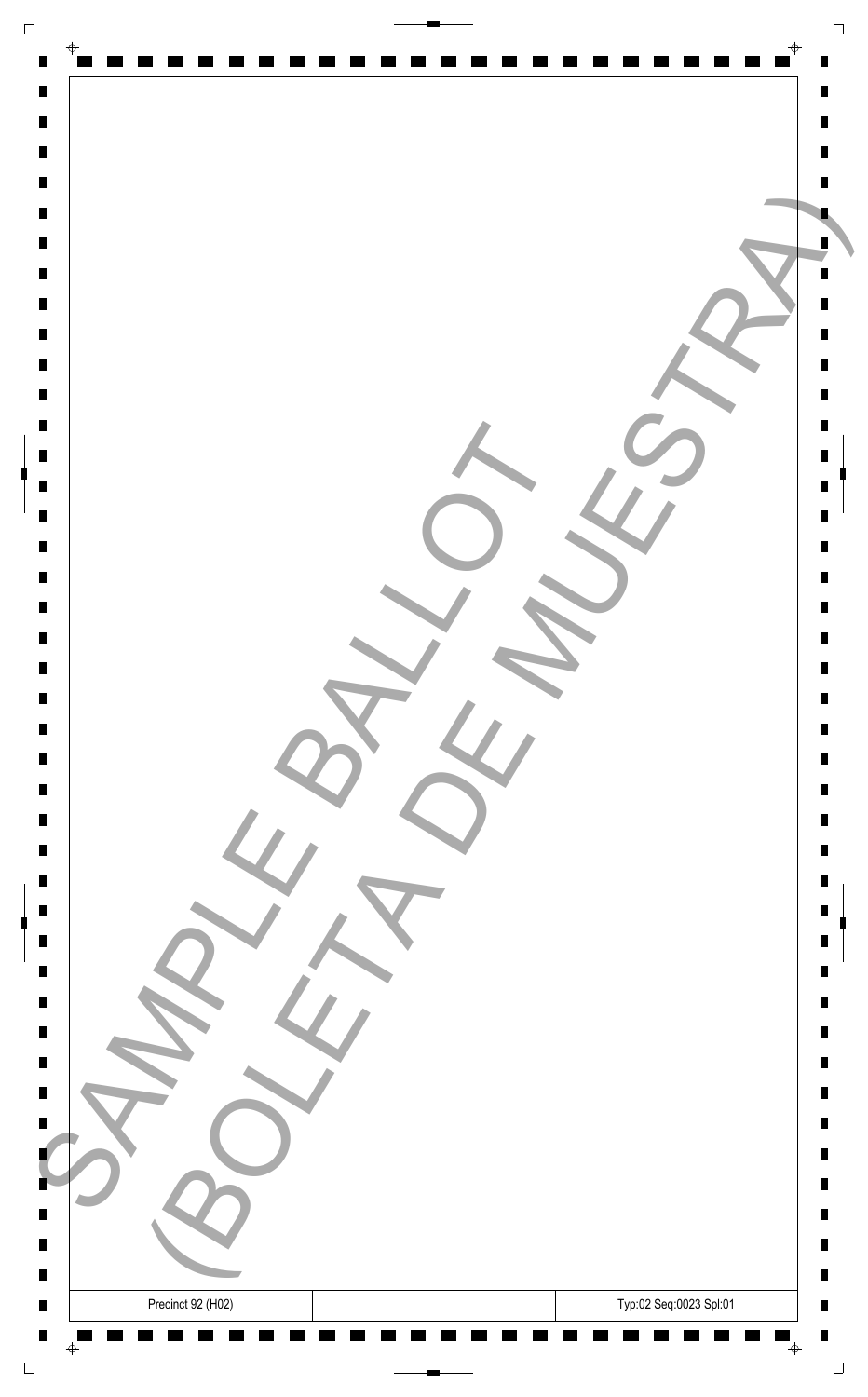|    | <b>SEQ 24</b>                                                                                                                                             |   |
|----|-----------------------------------------------------------------------------------------------------------------------------------------------------------|---|
| 12 | <b>Official Ballot - Runoff Election</b>                                                                                                                  |   |
|    | (Boleta Oficial - Elección de Desempate)                                                                                                                  |   |
|    | City of Harlingen, Texas<br>(Ciudad de Harlingen, Texas)                                                                                                  |   |
|    |                                                                                                                                                           |   |
| 21 | June 14, 2022<br>(14 de junio de 2022)                                                                                                                    |   |
|    | <b>INSTRUCTION NOTE:</b>                                                                                                                                  |   |
|    | Vote for the candidate of your choice in each race by darkening in the oval ( ightarrow ) provided to the left of the candidate.<br>(NOTA DE INSTRUCCIÓN: |   |
|    | Vote por el candidato de su preferencia en cada carrera llenando completamente el espacio ovalado ( $\bigcirc$ ) a la izquierda<br>del candidato.)        |   |
|    |                                                                                                                                                           |   |
|    | <b>Runoff Election</b><br>(Elección de Desempate)                                                                                                         |   |
|    |                                                                                                                                                           |   |
|    | <b>Commissioner, District 2</b><br>(Comisionado, Distrito 2)<br>Vote for One                                                                              |   |
| 40 | (Vote por Uno)                                                                                                                                            |   |
|    | Ernesto Cisneros<br>$\bigcirc$                                                                                                                            |   |
| 42 | Daniel Nemecio Lopez<br>$\circ$                                                                                                                           |   |
|    |                                                                                                                                                           |   |
|    |                                                                                                                                                           |   |
|    |                                                                                                                                                           |   |
|    |                                                                                                                                                           |   |
|    |                                                                                                                                                           |   |
| 48 |                                                                                                                                                           |   |
|    |                                                                                                                                                           |   |
|    |                                                                                                                                                           |   |
|    |                                                                                                                                                           |   |
|    |                                                                                                                                                           |   |
|    |                                                                                                                                                           |   |
|    |                                                                                                                                                           |   |
|    |                                                                                                                                                           |   |
|    |                                                                                                                                                           |   |
|    |                                                                                                                                                           |   |
|    |                                                                                                                                                           |   |
|    |                                                                                                                                                           |   |
|    |                                                                                                                                                           |   |
|    |                                                                                                                                                           |   |
|    |                                                                                                                                                           |   |
|    |                                                                                                                                                           |   |
|    |                                                                                                                                                           |   |
|    |                                                                                                                                                           |   |
| 61 |                                                                                                                                                           | п |